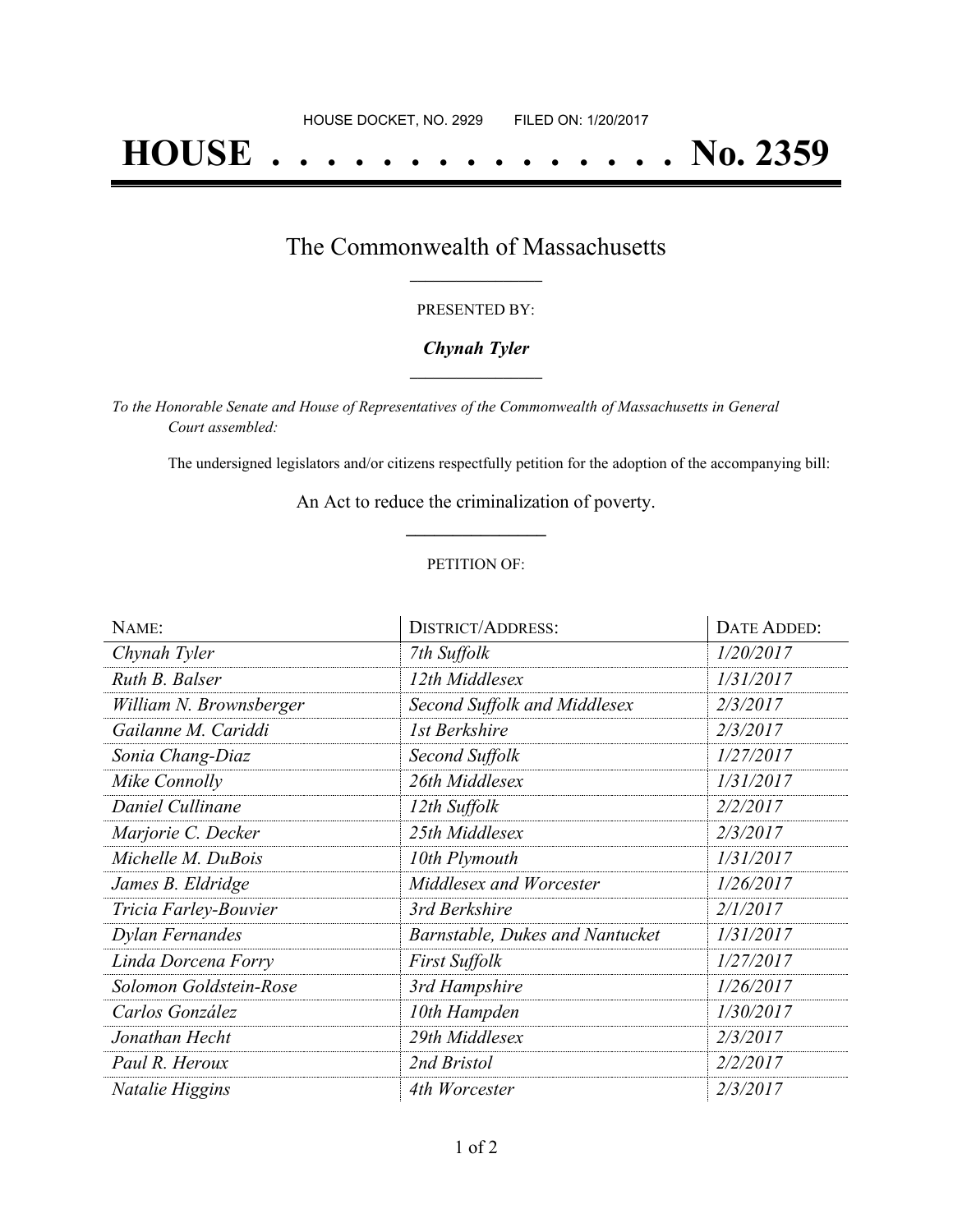| Jay R. Kaufman       | 15th Middlesex         | 2/3/2017  |
|----------------------|------------------------|-----------|
| Mary S. Keefe        | 15th Worcester         | 1/31/2017 |
| Kay Khan             | 11th Middlesex         | 2/3/2017  |
| Jack Lewis           | 7th Middlesex          | 1/25/2017 |
| Jason M. Lewis       | <b>Fifth Middlesex</b> | 1/25/2017 |
| Elizabeth A. Malia   | 11th Suffolk           | 2/3/2017  |
| Juana B. Matias      | 16th Essex             | 1/30/2017 |
| Frank A. Moran       | 17th Essex             | 2/2/2017  |
| Denise Provost       | 27th Middlesex         | 2/2/2017  |
| David M. Rogers      | 24th Middlesex         | 2/2/2017  |
| <b>Byron Rushing</b> | 9th Suffolk            | 1/31/2017 |
| Steven Ultrino       | 33rd Middlesex         | 2/2/2017  |
| Chris Walsh          | 6th Middlesex          | 2/2/2017  |
| <b>Bud Williams</b>  | 11th Hampden           | 1/30/2017 |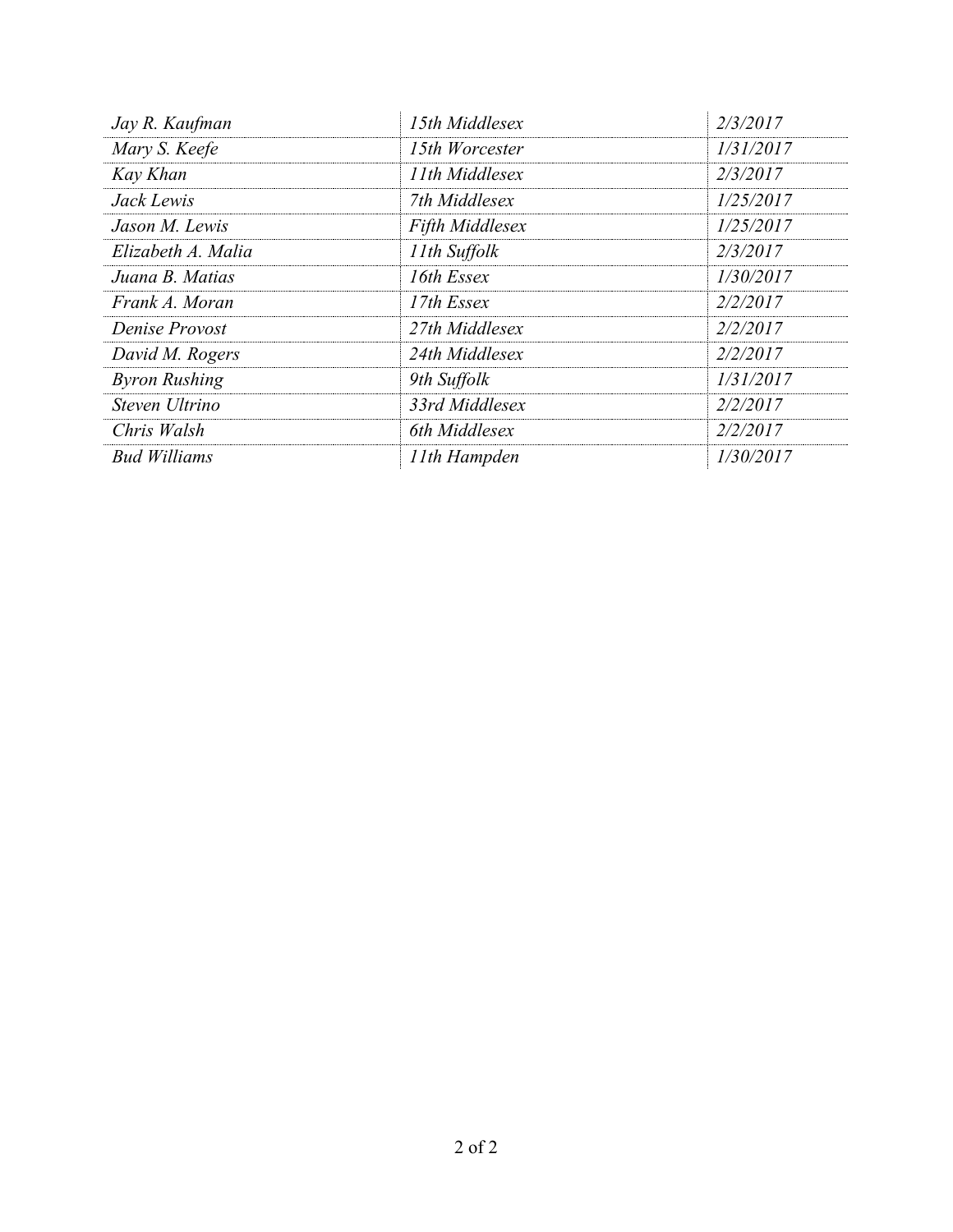# **HOUSE . . . . . . . . . . . . . . . No. 2359**

By Ms. Tyler of Boston, a petition (accompanied by bill, House, No. 2359) of Chynah Tyler and others relative to making comprehensive changes to the criminal justice system of the Commonwealth. The Judiciary.

# The Commonwealth of Massachusetts

**In the One Hundred and Ninetieth General Court (2017-2018) \_\_\_\_\_\_\_\_\_\_\_\_\_\_\_**

**\_\_\_\_\_\_\_\_\_\_\_\_\_\_\_**

An Act to reduce the criminalization of poverty.

Be it enacted by the Senate and House of Representatives in General Court assembled, and by the authority *of the same, as follows:*

| $\mathbf{1}$ | SECTION 1. Section 368 of chapter 26 of the acts of 2003 is hereby repealed.                        |
|--------------|-----------------------------------------------------------------------------------------------------|
| 2            | SECTION 2. Section 167 of chapter 6 of the General Laws, as appearing in the 2014                   |
| 3            | Official Edition, is hereby amended by striking out, in the definition of "Criminal offender"       |
| 4            | record information," the second sentence and inserting in place thereof the following sentence:-    |
| 5            | Such information shall be restricted to information recorded in criminal proceedings that are not   |
| 6            | dismissed before arraignment.                                                                       |
| 7            | SECTION 3. Section 167 of chapter 6 of the General Laws, as so appearing, is hereby                 |
| 8            | further amended by striking out, in lines 41 to 42, the words "is adjudicated as an adult" and      |
| 9            | inserting in place thereof the words:- was tried as an adult in superior court or tried as an adult |
| 10           | after transfer of a case from a juvenile session to another trial court department.                 |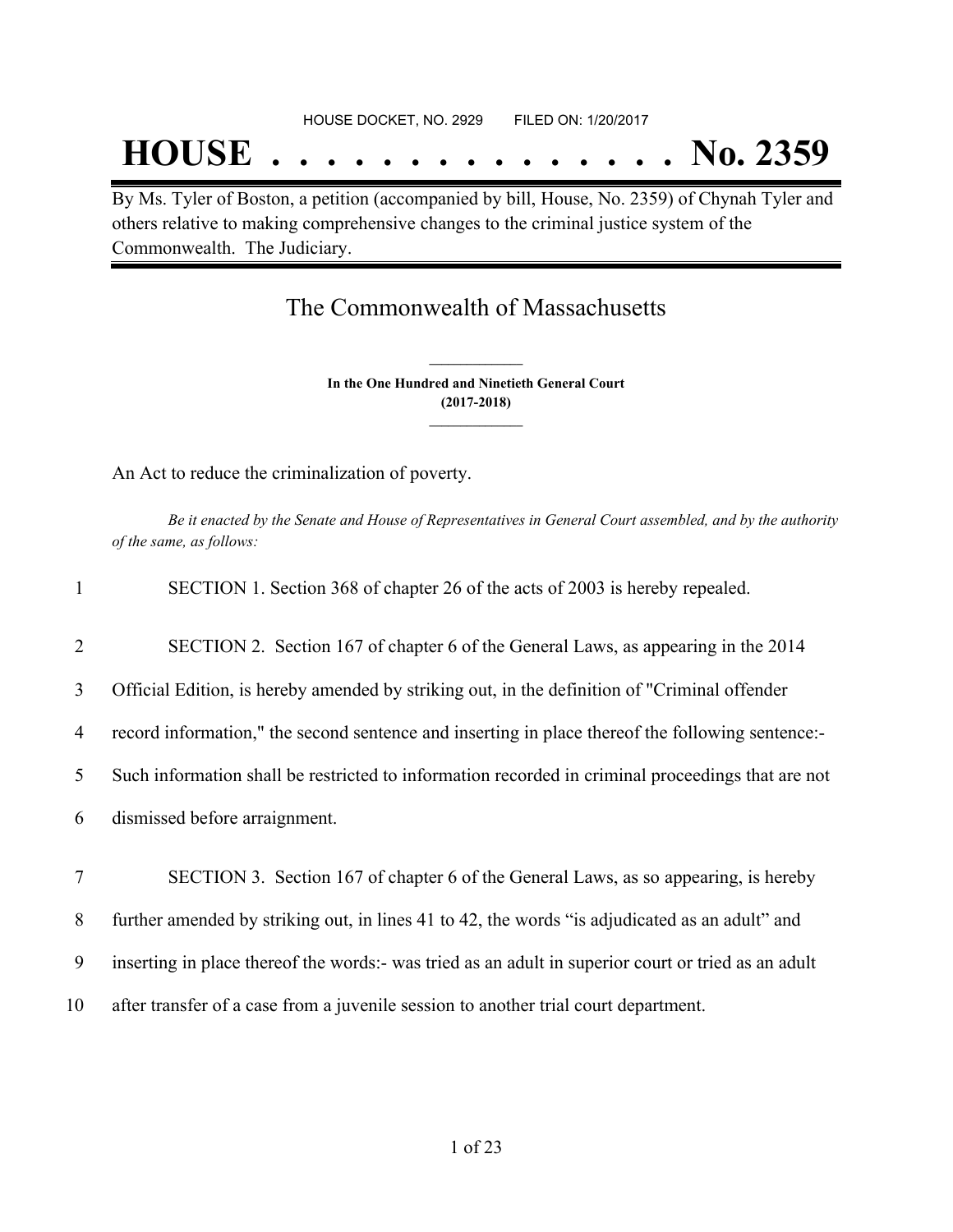| 11 | SECTION 4. Section 172B of chapter 6 of the General Laws, as appearing in the 2014                 |
|----|----------------------------------------------------------------------------------------------------|
| 12 | Official Edition, is hereby amended by inserting, in line 8, after the words "conviction data" the |
| 13 | words "but not sealed juvenile data"                                                               |
| 14 | SECTION 5. Section 172F of chapter 6 of the General Laws, as so appearing, is hereby               |
| 15 | amended by inserting, in line 8, after the words "conviction data" the words "but not sealed       |
| 16 | juvenile data."                                                                                    |
| 17 | SECTION 6. Section 21D of chapter 40 of the General Laws, as appearing in the 2014                 |
| 18 | Official Edition, is hereby amended by striking out the first and second paragraphs and inserting  |
| 19 | in place thereof the following 3 paragraphs:-                                                      |
| 20 | Any city or town may by ordinance or by-law not inconsistent with this section provide             |
| 21 | for non-criminal disposition of misdemeanors not ineligible for decriminalization under section    |
| 22 | 70C of chapter 277, any matters deemed civil infractions by any general or special law, and any    |
| 23 | violations of any ordinance, by-law, rule or regulation of any municipal officer, board or         |
| 24 | department which is subject to a specific penalty.                                                 |
| 25 | A police officer who has witnessed a person commit such a violation may request the                |
| 26 | person to state his name and address. Whoever, upon such request, refuses to state his name and    |
| 27 | address, or states a false name and address or a name and address which is not his name and        |
| 28 | address in ordinary use, shall be punished by a fine of not less than twenty nor more than fifty   |
| 29 | dollars. Any such offender who refuses upon such request to state his name and address or states   |
| 30 | a false name and address or a name and address which is not his name and address in ordinary       |
| 31 | use may be arrested without a warrant.                                                             |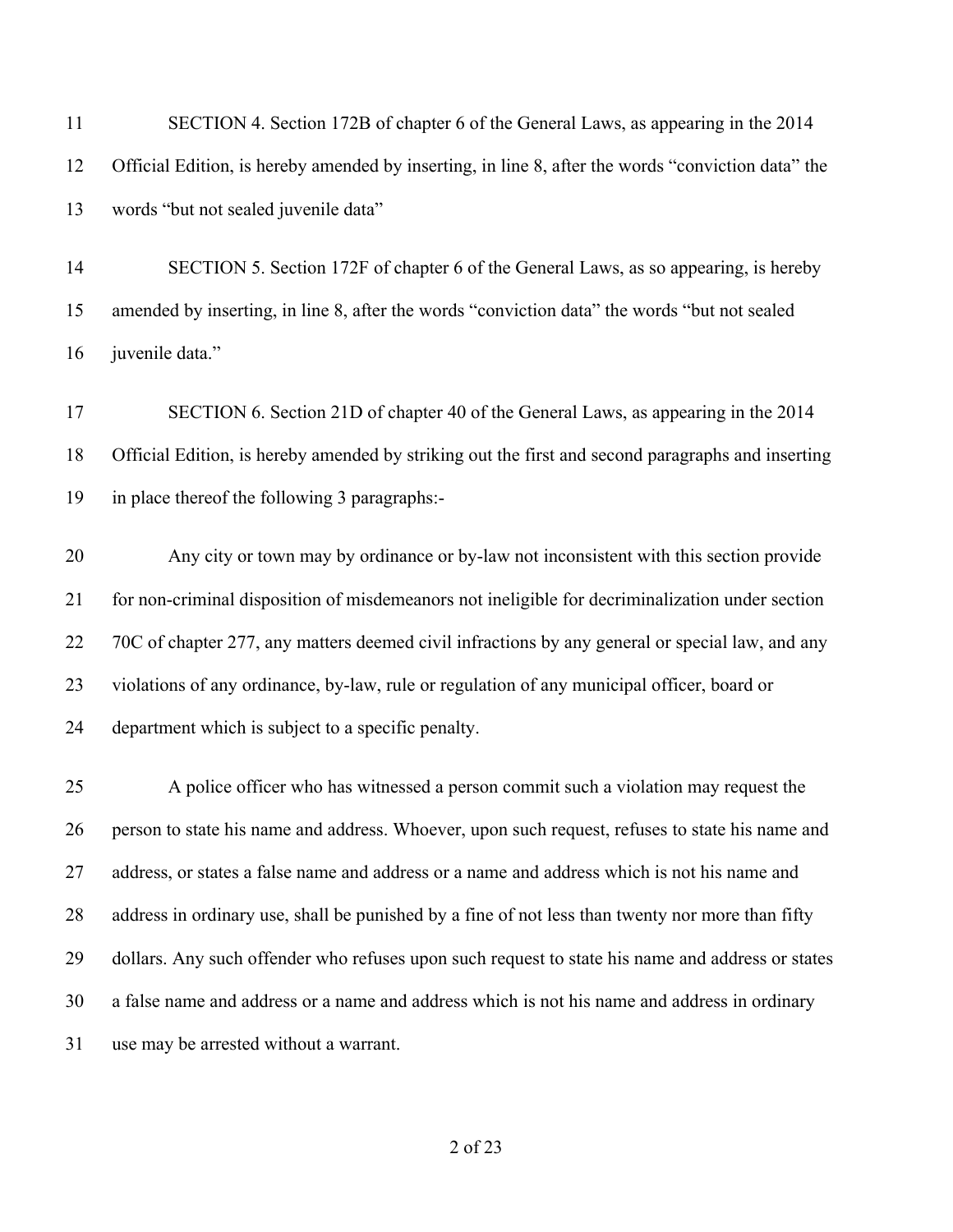| 32 | Any ordinance or by-law shall provide that any person taking cognizance of a                          |
|----|-------------------------------------------------------------------------------------------------------|
| 33 | misdemeanor, civil infraction, violation of a specific ordinance, by-law, rule or regulation which    |
| 34 | that person is authorized to enforce may, as an alternative to initiating criminal proceedings, give  |
| 35 | to the offender a written notice to appear before the clerk of the district court having jurisdiction |
| 36 | thereof at any time during office hours, not later than 21 days after the date of the notice. The     |
| 37 | notice shall be produced in triplicate and shall contain the offender's name, address if known, the   |
| 38 | specific offense charged and the time and place of the offender's required appearance. The notice     |
| 39 | shall be signed by the enforcing person and shall be signed by the offender whenever practicable      |
| 40 | as an acknowledgement that the notice has been received.                                              |
| 41 | SECTION 7. Section 22 of chapter 90 of the General Laws, as appearing in the 2014                     |
| 42 | Official Edition, is hereby amended by striking out subsection (i).                                   |
| 43 | SECTION 8. Section $24(1)(a)(1)$ of chapter 90 of the General Laws, as appearing in the               |
| 44 | 2014 Official Edition, is hereby amended by striking out the third sentence and inserting in place    |
| 45 | thereof the following sentence:-                                                                      |
| 46 | The assessment shall be waived or reduced if it will cause a substantial financial hardship           |
| 47 | upon the person or the person's family or dependents.                                                 |
| 48 | SECTION 9. Section $24(1)(a)(1)$ of chapter 90 of the General Laws, as appearing in the               |
| 49 | 2014 Official Edition, is hereby further amended by striking out the fifth sentence and inserting     |
| 50 | in place thereof the following sentence:-                                                             |
| 51 | The assessment shall be waived or reduced if it will cause a substantial financial hardship           |
| 52 | upon the person or the person's family or dependents.                                                 |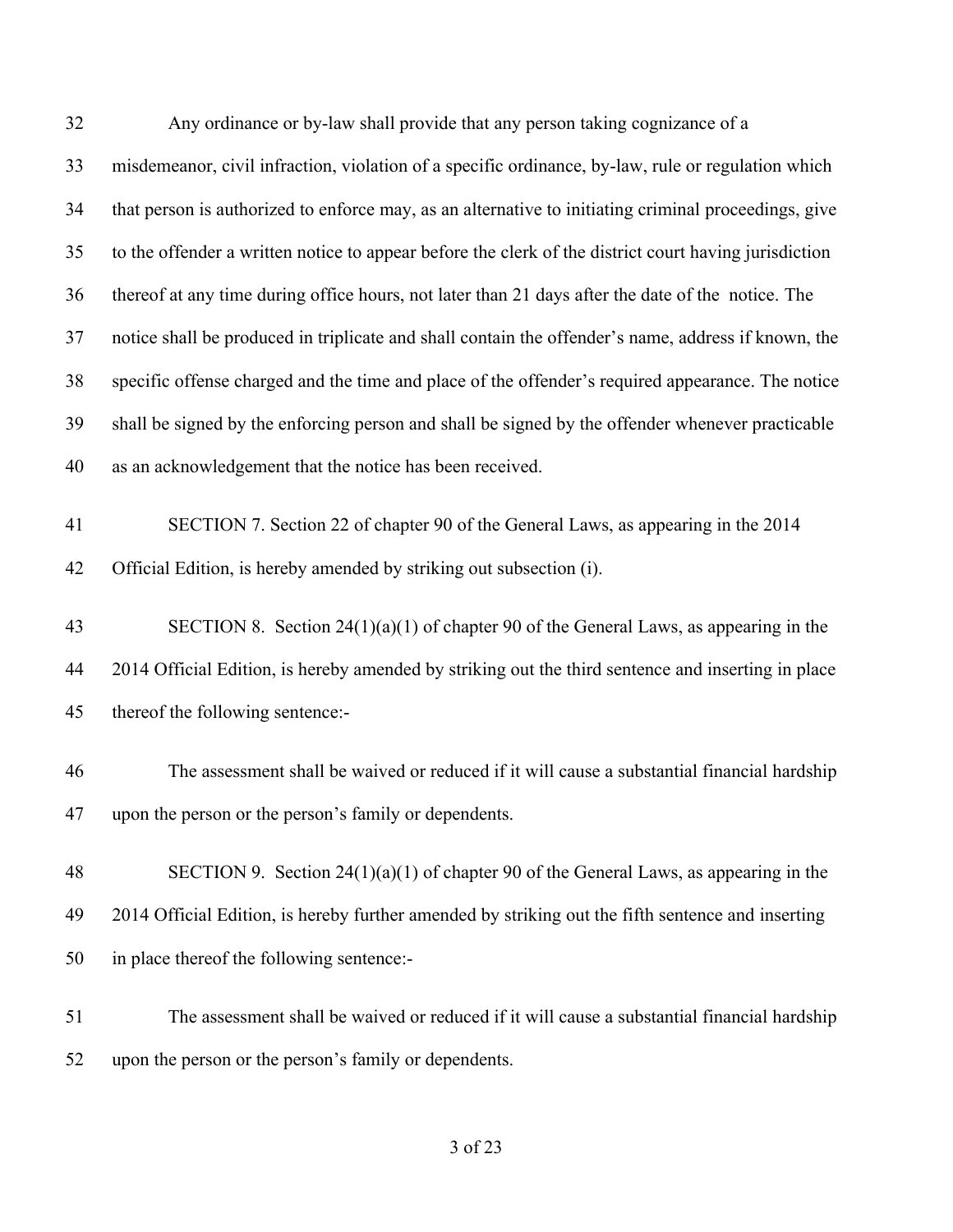SECTION 10. Section 24(2)(a) of chapter 90 of the General Laws, as appearing in the 2014 Official Edition, is hereby amended by striking out the fourth sentence and inserting in place thereof the following sentence:-The assessment shall be waived or reduced if it will cause a substantial financial hardship upon the person or the person's family or dependents.

 SECTION 11. Section 24D of chapter 90 of the General Laws, as appearing in the 2014 Official Edition, is hereby amended by striking out, in lines 173 and 174, the words "cause a grave and serious hardship to such individual or to the family thereof," and inserting in place thereof the following words:- cause a substantial financial hardship upon the individual or the family or dependents thereof

 SECTION 12. Paragraph (36) of section 33 of chapter 90 of the General Laws is hereby amended by striking out the third sentence and inserting in place thereof the following 2 sentences:- The fee for reinstatement for suspensions and revocation under subsection (c) of section 22 shall be commensurate with the fee established for the corresponding Massachusetts offense resulting in the suspension or revocation under law. In all other cases, there shall be no fee for reinstatement.

 SECTION 13. The first paragraph of section 34J of chapter 90 of the General Laws is hereby amended by striking out the first sentence and inserting in place thereof the following 2 sentences:- Whoever operates or permits to be operated or permits to remain on a public or private way a motor vehicle which is subject to the provisions of section 1A during such time as the motor vehicle liability policy or bond or deposit required by the provisions of this chapter has not been provided and maintained as required shall be subject to a civil penalty of \$100; provided, however, that any municipality that enforces the provisions of this section shall retain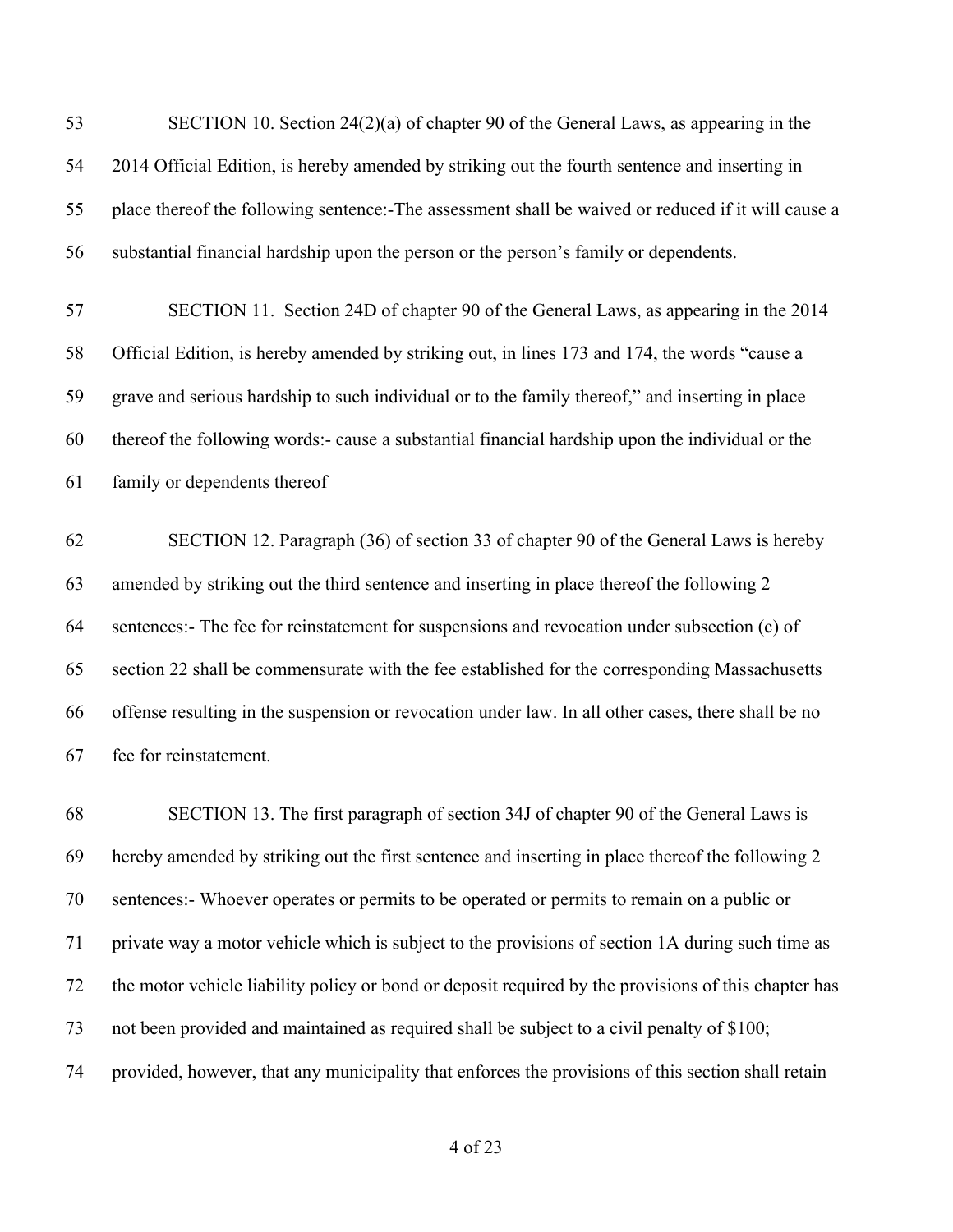such civil penalty; provided, further, that for a second offense within 6 years the offender shall pay a civil penalty of \$500.

 SECTION 14. Said section 34J of said chapter 90 is hereby amended by striking out the last paragraph.

 SECTION 15. The thirty-second paragraph of section 8 of chapter 90B of the General Laws, as appearing in the 2014 Official Edition, is hereby amended by striking out the last sentence and inserting in place thereof the following sentence:- The assessment shall be waived or reduced if it will cause a substantial financial hardship upon the person or the family or dependents thereof.

 SECTION 16. Paragraph (6) of subsection (A) of section 3 of chapter 90C of the General Laws, as appearing in the 2014 Official Edition, is hereby amended by inserting the following paragraph:—

 (d) In any case where a violator owes an assessment, such violator may request a payment plan. If said violator so requests, the registrar shall determine a monthly payment plan, taking into consideration the ability of the violator to pay, of not less than \$25 each month to be paid by the violator to the registrar or the registrar's authorized agents. The payment plan shall be sufficient to discharge the violator of all reinstatement fees and underlying fines assessed to the violator. A payment plan granted under this section shall not exceed 12 months. During the period of the payment plan, the registrar shall defer any suspension otherwise mandated by this section.

 If a violator signs a payment plan approved by the registrar and fails to make payments on the plan, the registrar may suspend the violator's license, learners permit or right to operate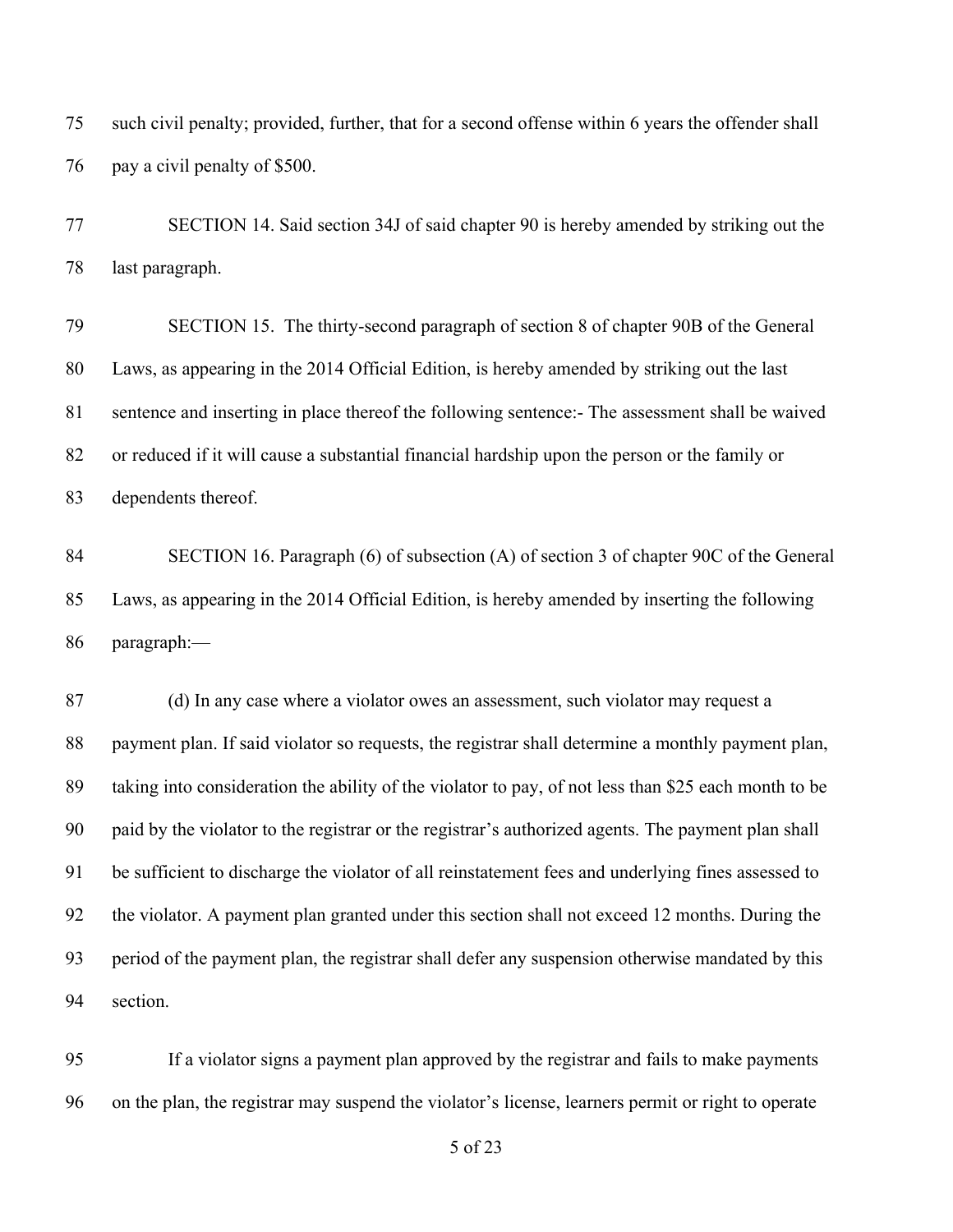without further notice or hearing. The registrar shall promulgate regulations governing the determination and use of payment plans.

 SECTION 17. Section 34 of chapter 94C of the General Laws, as appearing in the 2014 Official Edition, is hereby amended, in lines 42 to 44, by striking out the words "; provided, however, that departmental records which are not public records, maintained by police and other 102 law enforcement agencies, shall not be sealed;"

SECTION 18. Section 44 of chapter 94C of the General Laws, as appearing in the 2014

Official Edition, is hereby amended, in lines 42 to 44, by striking out the words "; provided,

however, that departmental records maintained by police and other law enforcement agencies

which are not public records shall not be sealed."

 SECTION 19. Section 16 of chapter 119A of the General Laws, as appearing in the 2014 Official Edition, is hereby amended by inserting, in line 44, after the word "obligor" the following words:- ;provided, that the IV-D agency has no evidence of the obligor residing at an address other than the address last known by the IV-D agency. In no instance shall the IV-D agency notify a licensing authority unless the child support arrearage exceeds an amount equal to 112 8 weeks obligation or \$500, whichever is greater.

 SECTION 20. Section 130 of chapter 127 of the General Laws, as appearing in the 2014 Edition, is hereby amended by inserting after the words "terms and conditions", in line 103, the following words:- ; provided, however, that in no instance shall such terms and conditions include payment of a supervision fee.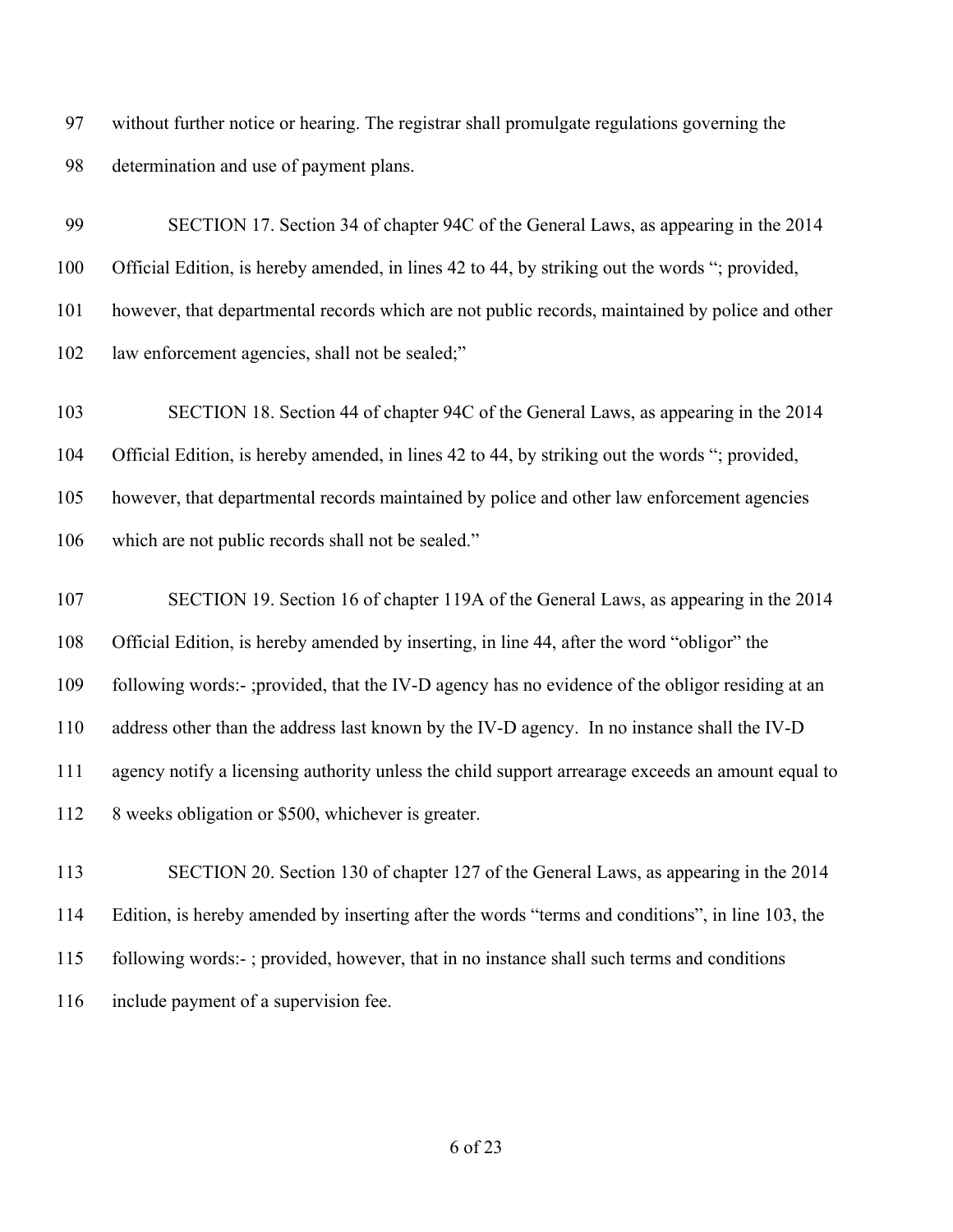| 117 | SECTION 21. Section 144 of chapter 127 of the General Laws, as appearing in the 2014                |
|-----|-----------------------------------------------------------------------------------------------------|
| 118 | Official Edition, is hereby amended by striking out, in line 3, the word "thirty", and inserting in |
| 119 | place thereof the following figure: \$90.                                                           |
| 120 | SECTION 22. Chapter 127 of the General Laws is hereby amended by striking out                       |
| 121 | section 145, as so appearing, and inserting in place thereof the following section:-                |
| 122 | Section 145. (a) A justice of a trial court shall not commit a person to a prison or place of       |
| 123 | confinement solely for non-payment of monies owed if such person has shown by a                     |
| 124 | preponderance of the evidence that the person is not able to pay without causing substantial        |
| 125 | financial hardship to such person or the family or dependents thereof. A court shall determine if   |
| 126 | a substantial financial hardship exists at a hearing where it shall consider the person's           |
| 127 | employment status, earning ability, financial resources, living expenses, and any special           |
| 128 | circumstances that may have bearing on the person's ability to pay.                                 |
| 129 | (b) A justice of trial court shall not commit a person to a prison or place of confinement          |
| 130 | solely for non-payment of monies owed if the person was not offered counsel for the                 |
| 131 | commitment portion of the case. A person determined to be indigent for the purpose of the offer     |
| 132 | of counsel shall not be assessed a fee for the assistance of counsel.                               |
| 133 | (c) A justice of the trial court shall consider alternatives to incarceration before                |
|     |                                                                                                     |
| 134 | committing a person to a prison or place of confinement solely for non-payment of a fine or a       |
| 135 | fine and expenses.                                                                                  |
| 136 | (d) A justice of the trial court shall not commit a juvenile to prison, place of confinement        |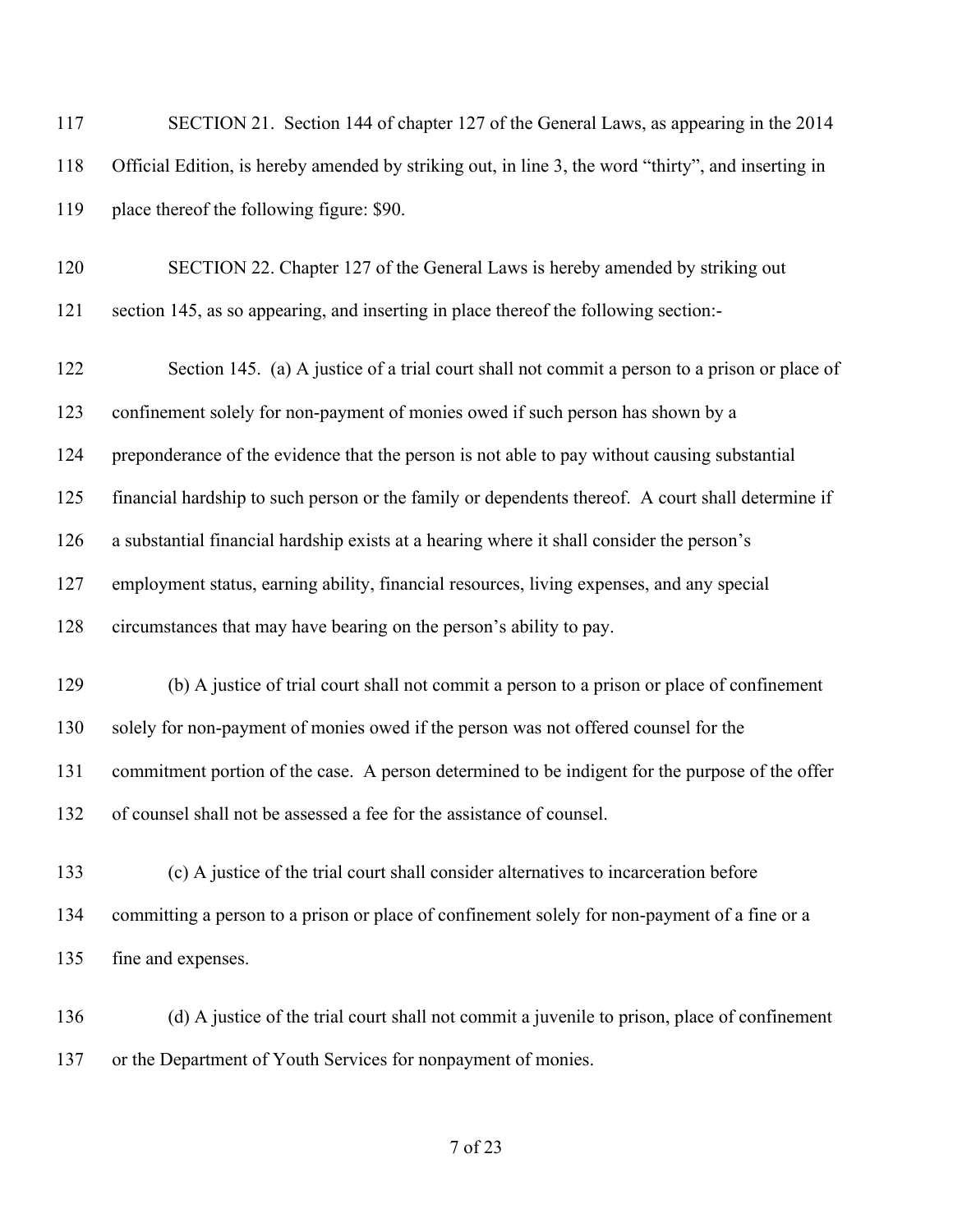SECTION 23. Section 10 of chapter 209A of the General Laws, as appearing in the 2014 Official Edition, is hereby amended by striking out, in lines 6 to 8, the words "when the court finds that the person is indigent or that payment of the assessment would cause the person, or the dependents of such person, severe financial hardship", and inserting in place thereof the following words:- when the court finds that the person is indigent or that payment of the assessment would cause substantial financial hardship to the person or the person's family or dependents.

 SECTION 24. Section 2A of Chapter 211D, as appearing in the 2014 Official Edition, is hereby amended by striking out subsection (f),(g), (h) and (i) in their entirety and inserting in place thereof the following subsection:-

 (f) The office of the commissioner of probation shall submit quarterly reports to the house and senate committees on ways and means that shall include, but not be limited to: (i) the number of individuals claiming indigency who are determined to be indigent; (ii) the number of individuals claiming indigency who are determined not to be indigent; (iii) the number of individuals found to have misrepresented wage, tax or asset information; (iv) the number of individuals found to no longer qualify for appointment of counsel upon any re-assessment of indigency required by this section; (v) the total number of times an indigent misrepresentation fee was collected and the aggregate amount of indigent misrepresentation fees collected; (vi) the total number of times indigent but able to contribute counsel fees were collected and waived and the aggregate amount of indigent but able to contribute counsel fees collected and waived; (vii) the average indigent but able to contribute counsel fee that each court division collects; (viii) the total number of times an indigent but able to contribute fee was collected and waived and the aggregate amount of indigent but able to contribute fees collected and waived; (ix) the highest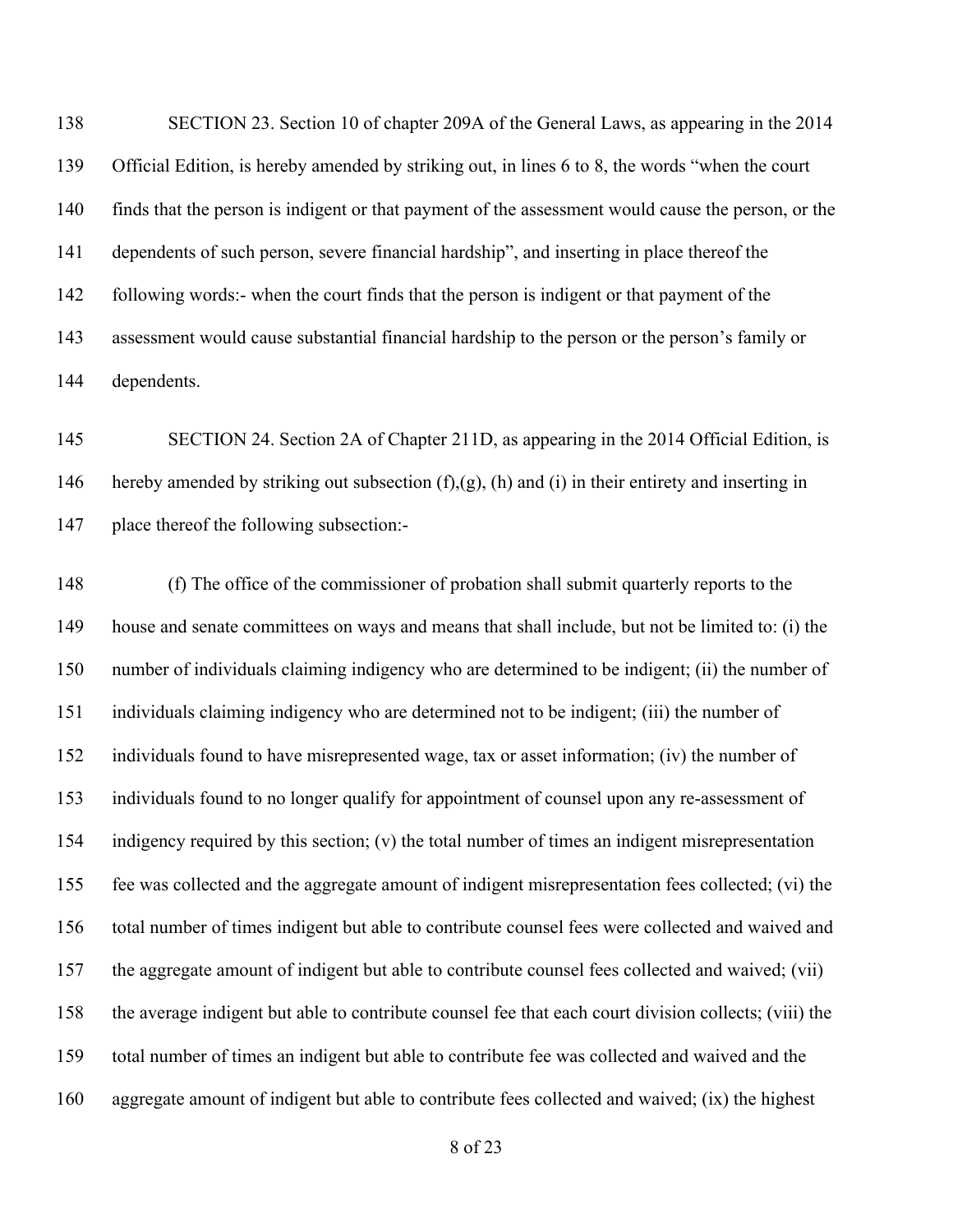and lowest indigent but able to contribute fee collected in each court division; and (x) other pertinent information to ascertain the effectiveness of indigency verification procedures. The information within such reports shall be delineated by court division, and delineated further by month.

 SECTION 25. Section 8 of chapter 258B of the General Laws, as appearing in the 2014 Official Edition, is hereby amended by striking out, in lines 38 to 40, the words "would impose a severe financial hardship upon the person against whom the assessment is imposed,", and inserting in place thereof the following words:- would impose a substantial financial hardship upon the person against whom the assessment is imposed, or the person's family or dependents.

 SECTION 26. Section 47 of chapter 265 of the General Laws, as so appearing, is hereby amended by striking out the seventh sentence and inserting in place thereof the following sentence:- If an offender establishes that the fees would cause a substantial financial hardship upon the offender or the offender's family or dependents, the court may waive them.

 SECTION 27. Section 30 of chapter 266 of the General Laws, as so appearing, is hereby amended by striking out, in lines 9, 13 to 14, 77 and 82, the words "two hundred and fifty dollars" and inserting in place thereof, in each instance, the following figure:- \$1,500.

 SECTION 28. Said section 30 of said chapter 266, as appearing in the 2014 Official Edition, is hereby further amended by striking out, in lines 15 to 23, after the word "dollars," the words "; or, if the property was stolen from the conveyance of a common carrier or of a person carrying on an express business, shall be punished for the first offence by imprisonment for not less than six months nor more than two and one half years, or by a fine of not less than fifty nor more than six hundred dollars, or both, and for a subsequent offence, by imprisonment for not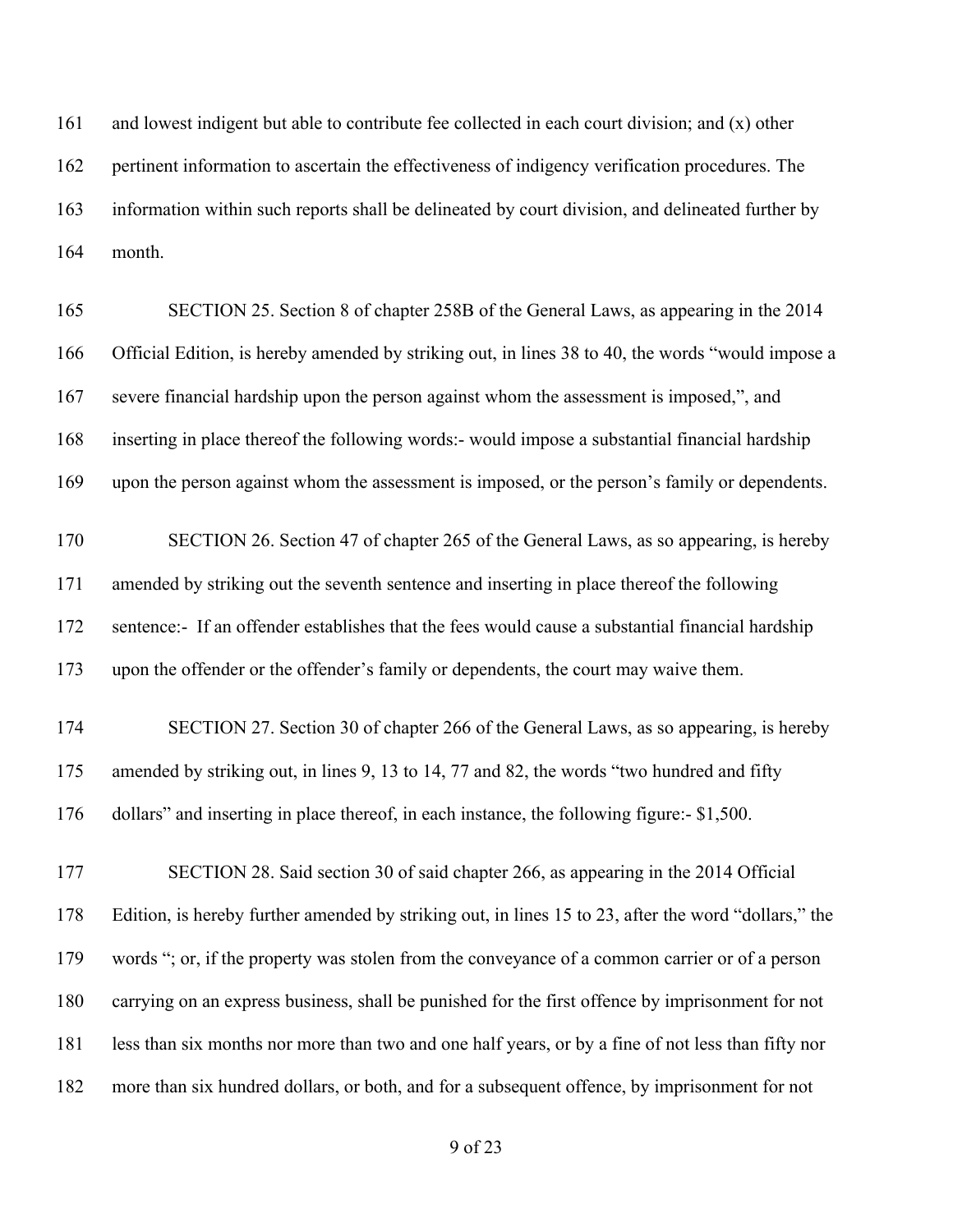| 183 | less than eighteen months nor more than two and one half years, or by a fine of not less than one     |
|-----|-------------------------------------------------------------------------------------------------------|
| 184 | hundred and fifty nor more than six hundred dollars, or both" and inserting in place thereof the      |
| 185 | following words:-; or, if the value of the property stolen exceeds \$250 but is less than \$500,      |
| 186 | shall be punished by imprisonment in a jail or house of correction for not more than 1 year or by     |
| 187 | a fine of not more than \$500; or, if the value of the property stolen exceeds \$500 but is less than |
| 188 | \$1,000, shall be punished by imprisonment in a jail or house of correction for not more than 1       |
| 189 | year or by a fine of not more than \$1,000; or, if the value of the property stolen exceeds \$1,000   |
| 190 | but is less than \$1,500, shall be punished by imprisonment in a jail or house of correction for not  |
| 191 | more than 1 year or by a fine of not more than \$2,500.                                               |
| 192 | SECTION 29. Said section 30 of said chapter 266, as appearing in the 2014 Official                    |
| 193 | Edition, is hereby further amended by adding the following paragraph:-                                |
| 194 | (6) Law enforcement officers may arrest without warrant any person an officer has                     |
| 195 | probable cause to believe has committed the offense of larceny, as defined in this section, where     |
| 196 | the value of the property stolen exceeds \$250.                                                       |
| 197 | SECTION 30. Section 30A of said chapter 266, as appearing in the 2014 Official Edition,               |
| 198 | is hereby amended by striking out, in lines 35, 42, and 46 to 47, the words "one hundred dollars"     |
| 199 | and inserting in place thereof, in each instance, the following figure:- \$250.                       |
| 200 | SECTION 31. Section 37A of said chapter 266, as appearing in the 2014 Official Edition,               |
| 201 | is hereby amended by striking out, in lines 6 to 9, the definition of "credit card" and inserting in  |
| 202 | place thereof the following definition:-                                                              |
| 203 | "Credit card", any instrument or device, whether known as a credit card, credit plate or              |

by any other name or the code of number used to identify that instrument or device or an account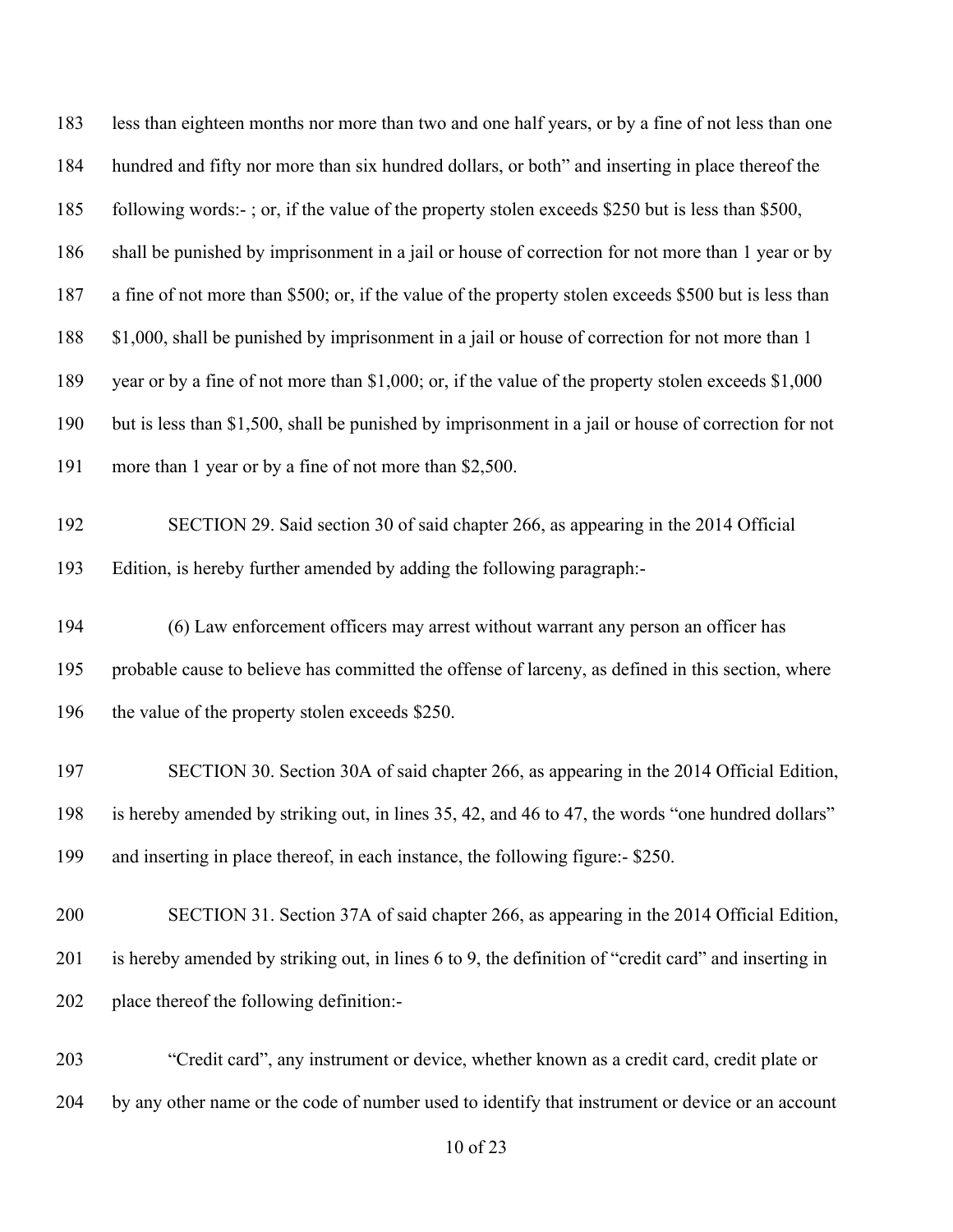of credit or cash accessed by that instrument or device, issued with or without fee by an issuer 206 for the use of the cardholder in obtaining money, goods, services or anything else of value on 207 credit or by debit from a cash account.

 SECTION 32. Section 37B of said chapter 266, as appearing in the 2014 Official Edition, is hereby amended by striking out, in lines 24 to 25, 29 to 30, 37 to 38, and 45 to 46, the words "two hundred and fifty dollars" and inserting in place thereof, in each instance, the following figure:- \$1,500.

 SECTION 33. Said section 37B of said chapter 266, as appearing in the 2014 Official Edition, is hereby further amended by striking out, in lines 49 and 50, the words "five hundred dollars" and inserting in place thereof the following figure:- \$3,000.

 SECTION 34. Section 37C of said chapter 266, as appearing in the 2014 Official Edition, is hereby amended by striking out, in lines 12, 17,23 and 31 to 32, the words "two hundred and fifty dollars" and inserting in place thereof, in each instance, the following figure:- \$1,500.

 SECTION 35. Said section 37C of said chapter 266, as appearing in the 2014 Official Edition, is hereby further amended by striking out, in lines 39 to 40, the words "two thousand dollars" and inserting in place thereof the following figure:- \$5,000.

 SECTION 36. Section 60 of said chapter 266, as appearing in the 2014 Official Edition, is hereby amended by striking out, in line 13, the figure "\$250" and inserting in place thereof the following figure:- \$1,500.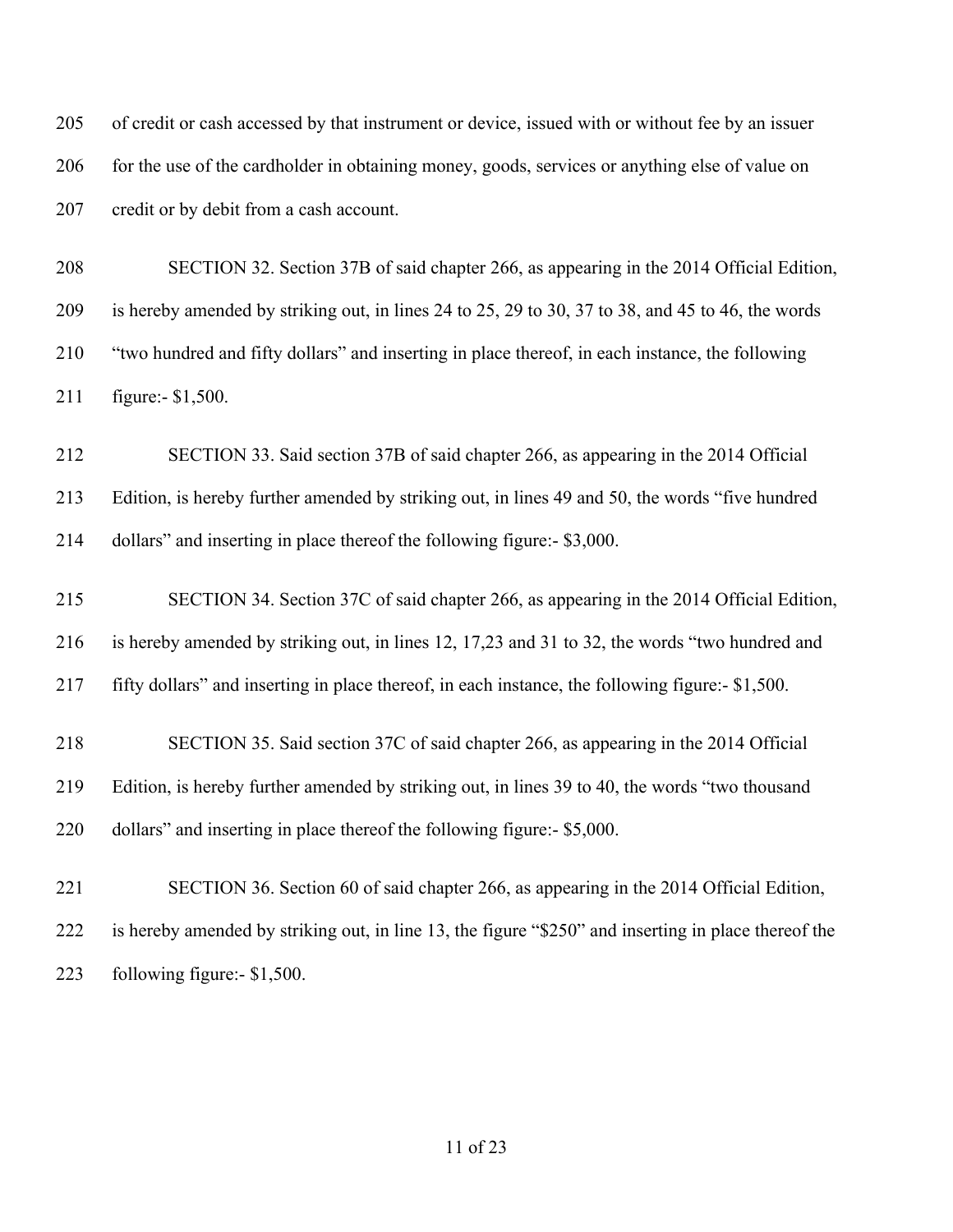| 224 | SECTION 37. Said section 60 of said chapter 266, as so appearing, is hereby further                 |
|-----|-----------------------------------------------------------------------------------------------------|
| 225 | amended by striking out, in line 15, the figure "\$1,000" and inserting in place thereof the        |
| 226 | following figure:- \$2,500.                                                                         |
| 227 | SECTION 38. Said section 60 of said chapter 266, as so appearing, is hereby further                 |
| 228 | amended by striking out, in lines 16 and 20, the figure "\$250" and inserting in place thereof, in  |
| 229 | each instance, the following figure:- \$1,500.                                                      |
| 230 | SECTION 39. Section 126A of chapter 266 of the General Laws, as appearing in the                    |
| 231 | 2014 Official Edition, is hereby amended by striking out the second paragraph.                      |
| 232 | SECTION 40. Section 126B of chapter 266 of the General Laws, as appearing in the                    |
| 233 | 2014 Official Edition, is hereby amended by striking out the second paragraph.                      |
| 234 | SECTION 41. Section 127 of said chapter 266, as appearing in the 2014 Official Edition,             |
| 235 | is hereby amended by striking out, in line 13, the words "two hundred and fifty dollars" and        |
| 236 | inserting in place thereof the following figure:- \$1,500.                                          |
| 237 | SECTION 42. Section 23A of chapter 276 of the General Laws, as appearing in the 2014                |
| 238 | Official Edition, is hereby amended, in lines 24 to 25, by striking out the words "and the registry |
| 239 | of motor vehicles".                                                                                 |
| 240 | SECTION 43. Section 30 of chapter 276 of the General Laws, as appearing in the 2014                 |
| 241 | Official Edition, is hereby amended by striking out, in lines 5 and 6, the words "except that upon  |
| 242 | a finding of good cause by the court the fee may be waived,", and inserting in place thereof the    |
| 243 | following words:- except that the court may waive the fee upon a finding of good cause or a         |
|     |                                                                                                     |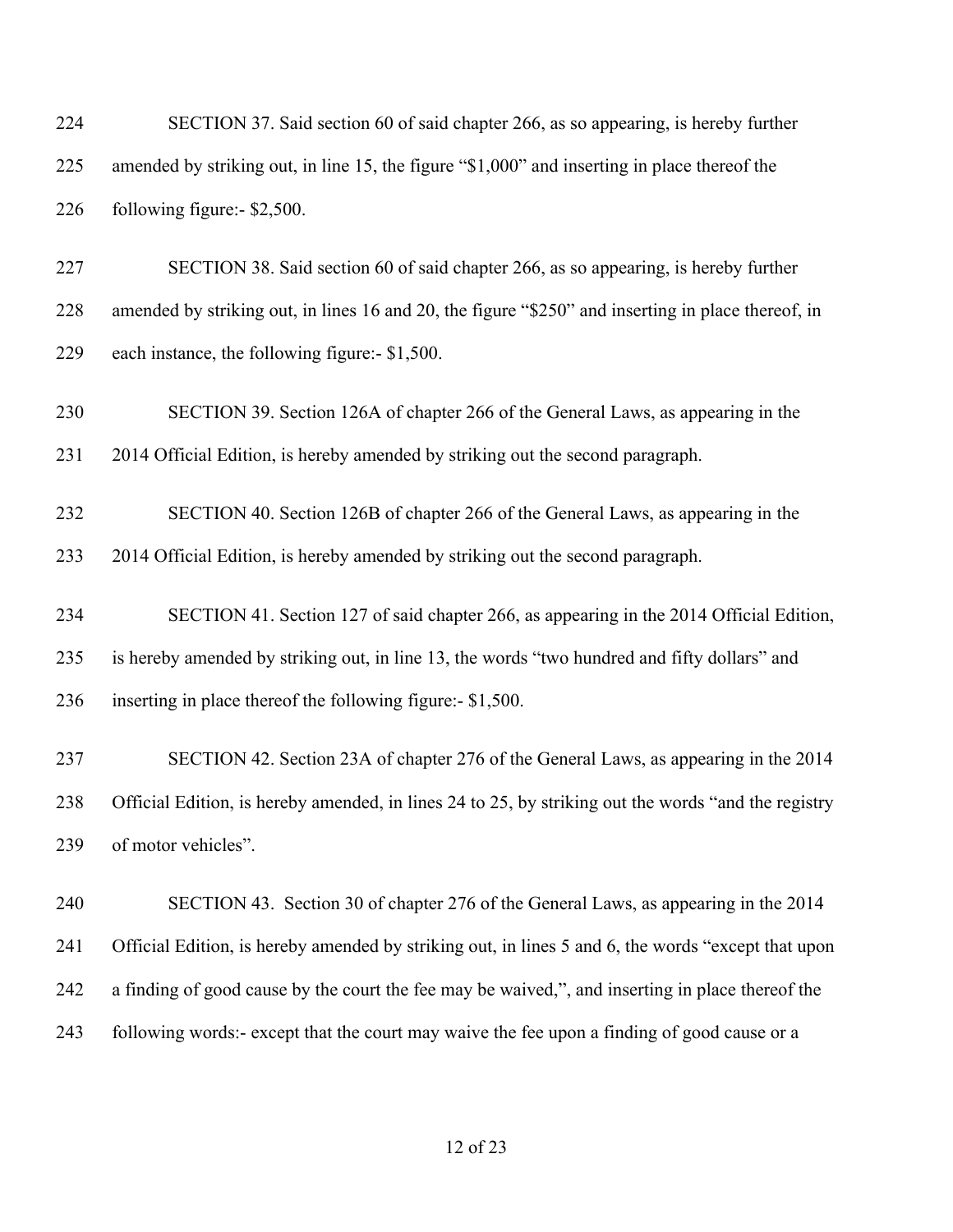finding that such a fee would cause a substantial financial hardship to the person or the person's family or dependents.

 SECTION 44. Said section 30 of said chapter 276 is hereby further amended by striking out, in line 11, the words "unless the judge finds that such person is indigent," and inserting in place thereof the following words:-

 unless the judge finds that the fee would cause a substantial financial hardship to the person or the person's family or dependents.

 SECTION 45. Section 87A of chapter 276 of the General Laws, as appearing in the 2014 Official Edition, is hereby amended by striking out the second, third, fourth, fifth , sixth, seventh and eighth paragraphs and inserting in place thereof the following 6 paragraphs:-

 The court shall assess upon each person placed on probation, including any person placed on probation for offenses under section 24 of chapter 90, but not including any person placed on probation after release from prison or a house of correction, a monthly probation supervision fee in the amount of \$45 each month, which for the purposes of this section shall be referred to as the "probation fee.". A person shall pay the probation fee once each month for the duration of the time the person remains on probation. Said person may pay a partial or full payment of future scheduled payments in advance. Notwithstanding this section, said fees shall not be assessed upon any person accused or convicted of a violation of sections 1 or 15 of chapter 273 where compliance with an order of support for a spouse or minor child is a condition of probation.

 The court may waive payment of the fee if it determines after a hearing that such payment would constitute a substantial financial hardship to the person or the person's family. Following the hearing and upon a finding of hardship the court may require said person to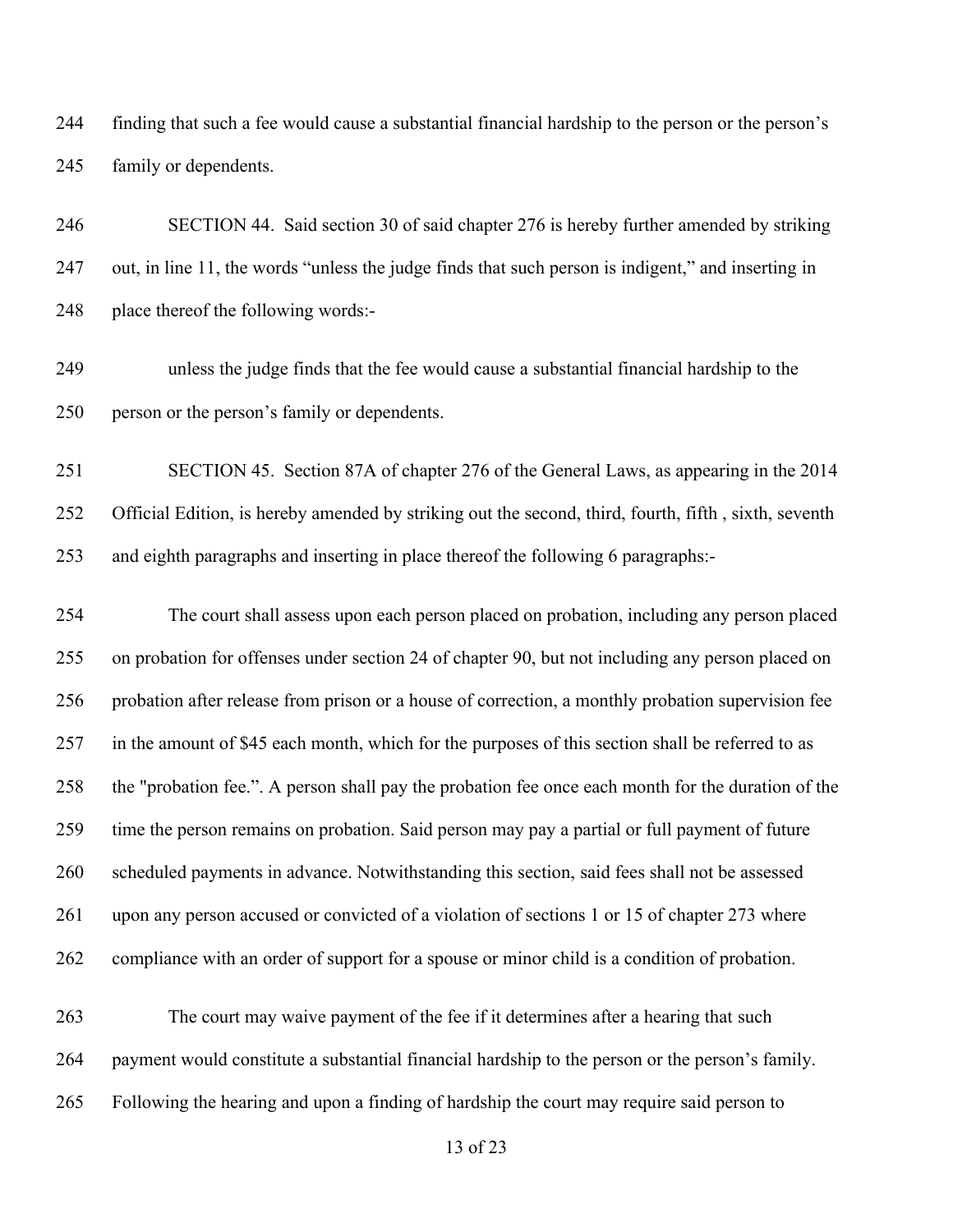| 266 | perform unpaid community service work at a public or nonprofit agency or facility, as approved       |
|-----|------------------------------------------------------------------------------------------------------|
| 267 | and monitored by the probation department, for no more than 4 hours per month in lieu of             |
| 268 | payment of a probation fee. A waiver shall be in effect only during the period of time that a        |
| 269 | person is unable to pay the monthly probation fee.                                                   |
| 270 | The court may waive payment of the fee in whole or in part if the person is assessed                 |
| 271 | payment of restitution. In those cases, fees may be waived only to the extent and during the         |
| 272 | period that restitution is paid in an amount equivalent to the fee.                                  |
| 273 | The probation fee shall be collected by the probation offices of the trial court and                 |
| 274 | transmitted to the state treasurer for deposit into the General Fund. The state treasurer shall      |
| 275 | account for all fees received and report the fees annually, itemized by court division, to the house |
| 276 | and senate committees on ways and means.                                                             |
| 277 | The court shall also assess upon every person placed on probation, including all persons             |
| 278 | placed on probation for offenses under section 24 of chapter 90, a monthly probationers' victim      |
| 279 | services surcharge which, for purposes of this section, shall be referred to as "victim services"    |
| 280 | surcharge", in the amount of \$5 per month. The person on probation shall pay said victim            |
| 281 | services surcharge once each month for the duration of the time the person remains on probation.     |
| 282 | Notwithstanding the foregoing, the fees shall not be assessed upon any person accused or             |
| 283 | convicted of a violation of sections 1 or 15 of chapter 273, where compliance with an order of       |

support for a spouse or minor child is a condition of probation.

 The court may waive payment of the fee if it has determined, after a hearing, that the payment would constitute a substantial financial hardship to the person or the person's family.. A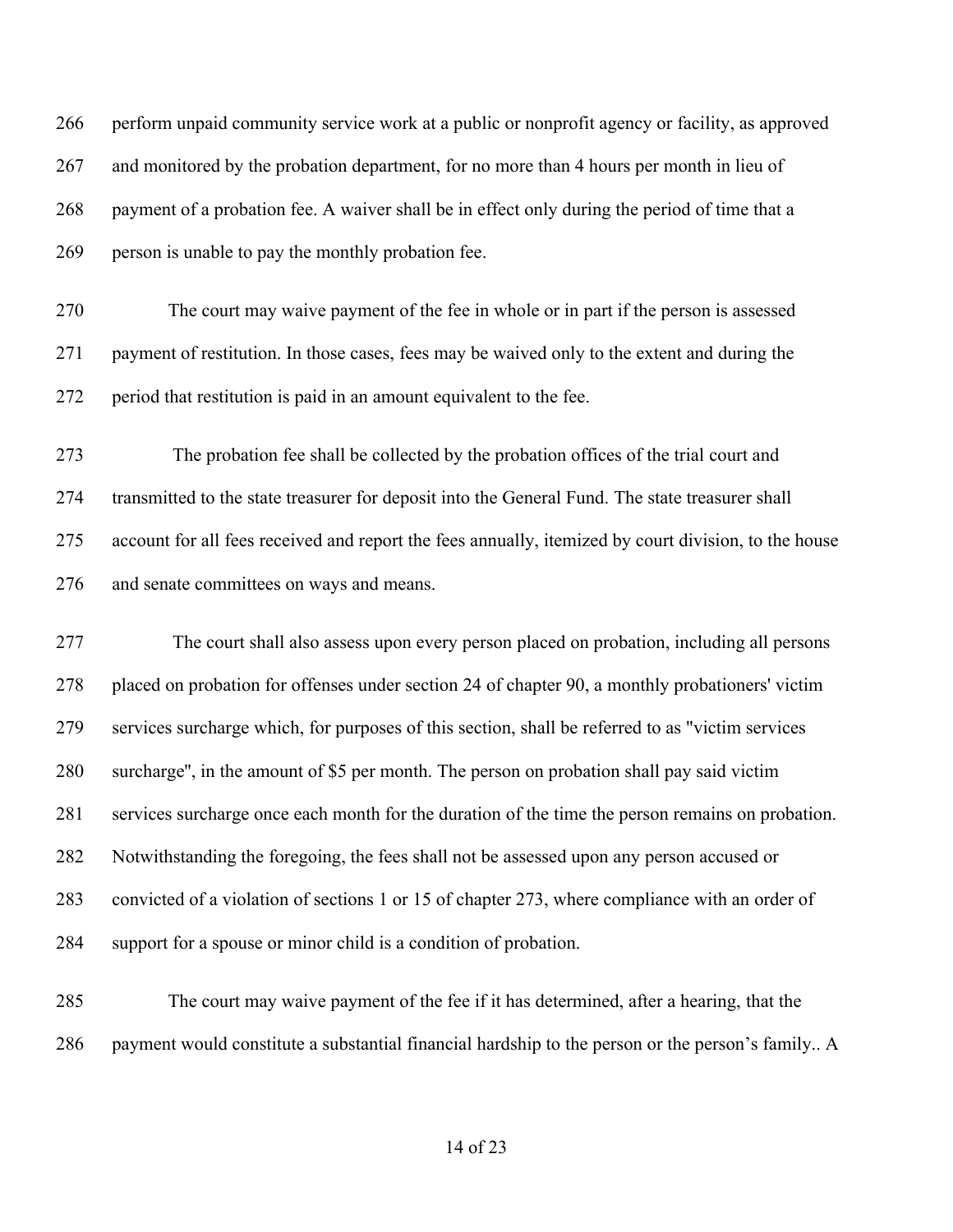waiver shall be in effect only for the duration of the period of time that the person is unable to 288 pay the monthly probation fee.

 SECTION 46. Chapter 276 of the General Laws, as appearing in the 2014 Official Edition, is hereby amended by striking out section 92 and inserting in place thereof the following section:

 Section 92. (a) When the court orders a defendant to make financial restitution to the victim of a crime for which the defendant has been convicted or to which the defendant has entered a plea of guilty or nolo contendere, a civil judgment shall automatically be entered by the trial court against the defendant on behalf of the victim for that amount. If the restitution ordered by the court is not made within the specified time period, the civil judgment for the amount of the restitution ordered, minus the amount already paid, may be enforced by the state or by a victim named in the order to receive the restitution, in the same manner as a judgment in a civil action.

 (b) An order of restitution enforced pursuant to this section is also an order that the defendant owes all reasonable and necessary attorney's fees and costs incurred in collecting the restitution order due to the defendant's nonpayment.

 (c) The conviction, guilty plea or plea of nolo contendere of a defendant for an offense involving the act giving rise to restitution shall prevent the defendant from denying the essential allegations of that offense in any subsequent civil proceeding.

 (d) An order of restitution hereunder shall not bar any subsequent civil remedy or recovery, but the amount of such restitution shall be set off against any subsequent independent civil recovery.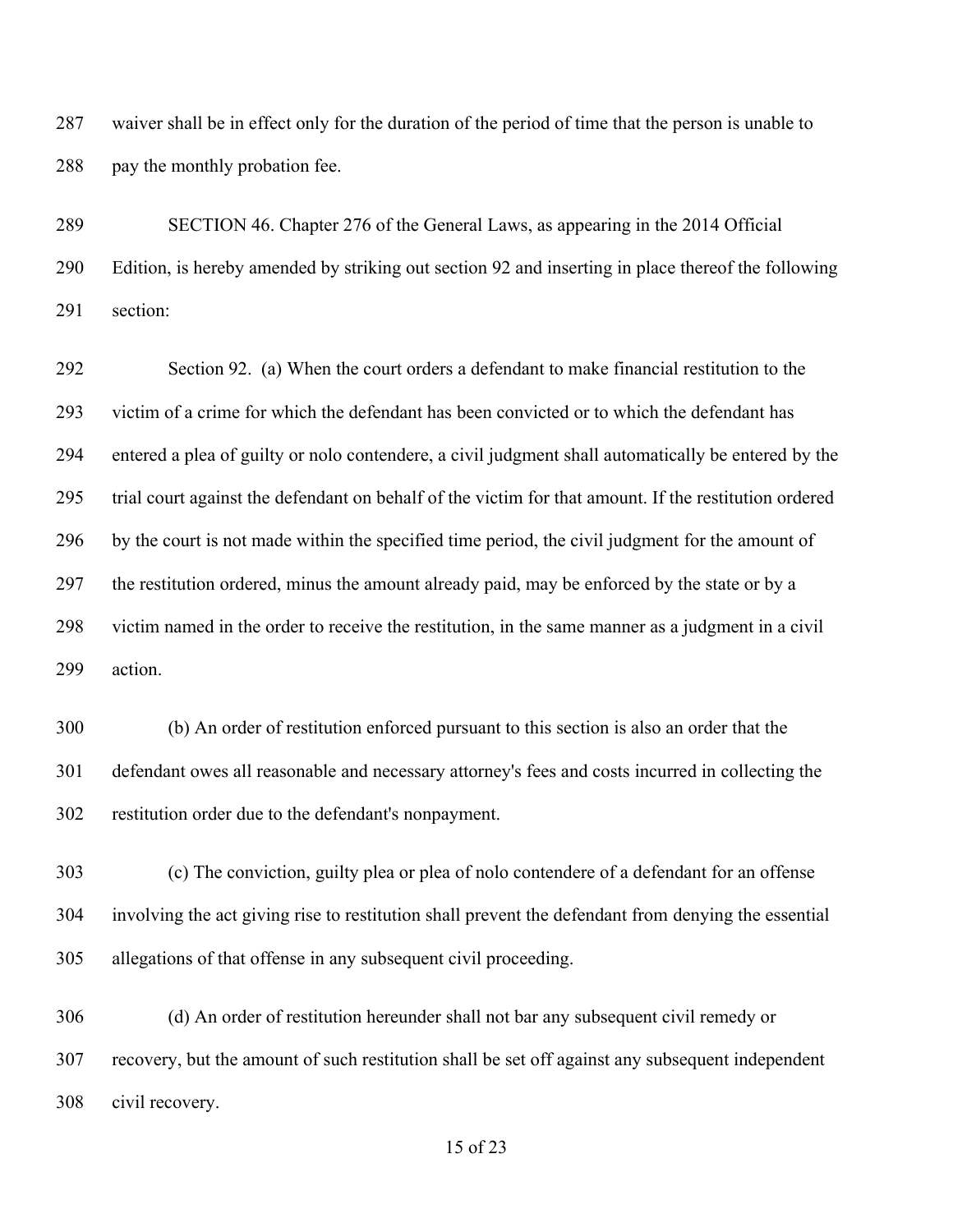(e) The civil judgment allowed under this section shall be dischargeable in bankruptcy.

 SECTION 47. Section 100A of chapter 276 of the General Laws, as appearing in the 2014 Official Edition, is amended by striking, in line 83, the words "for employment used by an employer" between the words "application" and "which" and inserting in place thereof, the following words:- used to screen applicants for employment, housing or an occupational or professional license"

 SECTION 48. Section 100A of chapter 276 of the General Laws, as appearing in the 2014 Official Edition, is amended by inserting, in line 85 to 86, the words "or for housing or an occupational or professional license" between the words "employment" and "with" SECTION 49. Section 100A of chapter 276 of the General Laws, as appearing in the

 2014 Official Edition, is amended by inserting, in line 89, the words "or for housing or an occupational or professional license" between the words "employment" and "with"

 SECTION 50. Section 100A of chapter 276 of the General Laws, as appearing in the 2014 Official Edition, is amended by inserting, in line 92, the words "or for housing or an occupational or professional license" between the words "employment" and "may"

 SECTION 51. Section 100C of Chapter 276 of the General Laws, as appearing in the 2014 Official Edition, is amended by striking, in line 23, the words "for employment used by an employer" between the words "application" and "which" and inserting in place thereof, the following words:- used to screen applicants for employment, housing or an occupational or professional license"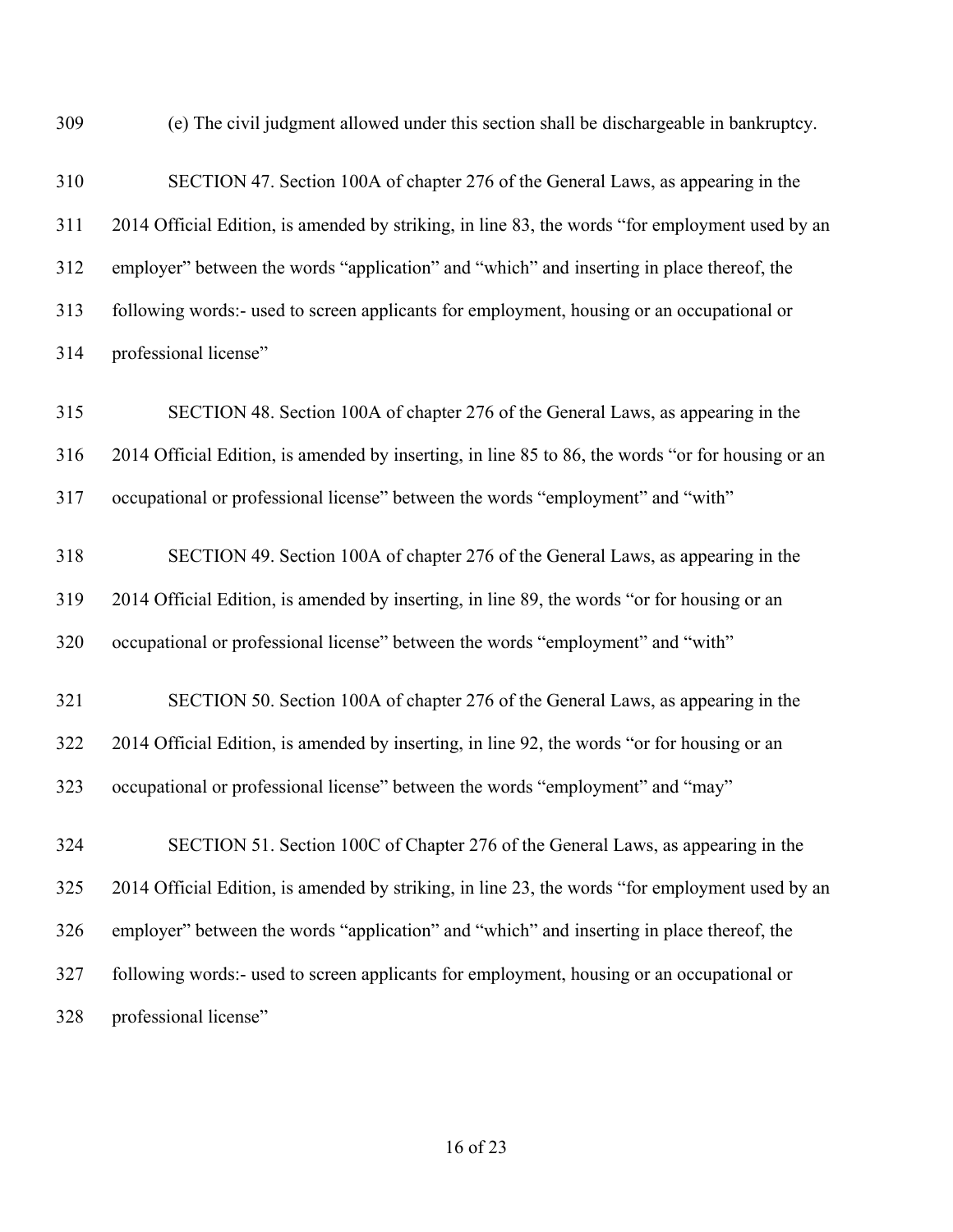| 329 | SECTION 52. Section 100C of Chapter 276 of the General Laws, as appearing in the                    |
|-----|-----------------------------------------------------------------------------------------------------|
| 330 | 2014 Official Edition, is amended by inserting, in line 26 through 27, the words "or for housing    |
| 331 | or an occupational or professional license" between the words "employer" and "with"                 |
| 332 | SECTION 53. Section 100A of chapter 276 of the General Laws, as appearing in the                    |
| 333 | 2014 Official Edition, is amended by inserting, in line 28, between the number "268A" and the       |
| 334 | period at the end of the sentence, the words- ", except for convictions for resisting arrest"       |
| 335 | SECTION 54. Section 100A of chapter 276 of the General Laws, as appearing in the                    |
| 336 | 2014 Official Edition, is hereby amended by striking out, in lines 9, 14, and 21, the figure "5"    |
| 337 | and inserting in place thereof, in each instance, the following figure:- 3                          |
| 338 | SECTION 55. Section 100A of chapter 276 of the General Laws, as appearing in the                    |
| 339 | 2014 Official Edition, is hereby amended by striking out, in lines 12, 15, and 22, the figure "10"  |
| 340 | and inserting in place thereof, in each instance, the following figure:- 7                          |
| 341 | SECTION 56. Section 100B of chapter 276 of the General Laws, as appearing in the                    |
| 342 | 2014 Official Edition, is hereby amended by striking out said section in its entirety and inserting |
| 343 | in place thereof the following new section:-                                                        |
| 344 | Section 100B.                                                                                       |
| 345 | Any person having a record of entries of a court appearance in any proceeding<br>(a)                |
| 346 | pursuant to section 52 to 62 of chapter 119, inclusive, in the commonwealth on file in the office   |
| 347 | of the commissioner of probation may, on a form furnished by the commissioner, signed under         |
| 348 | the penalties of perjury, request that the commissioner seal such file. The commissioner shall      |
| 349 | comply with such request provided (1) that any court appearance or disposition including court      |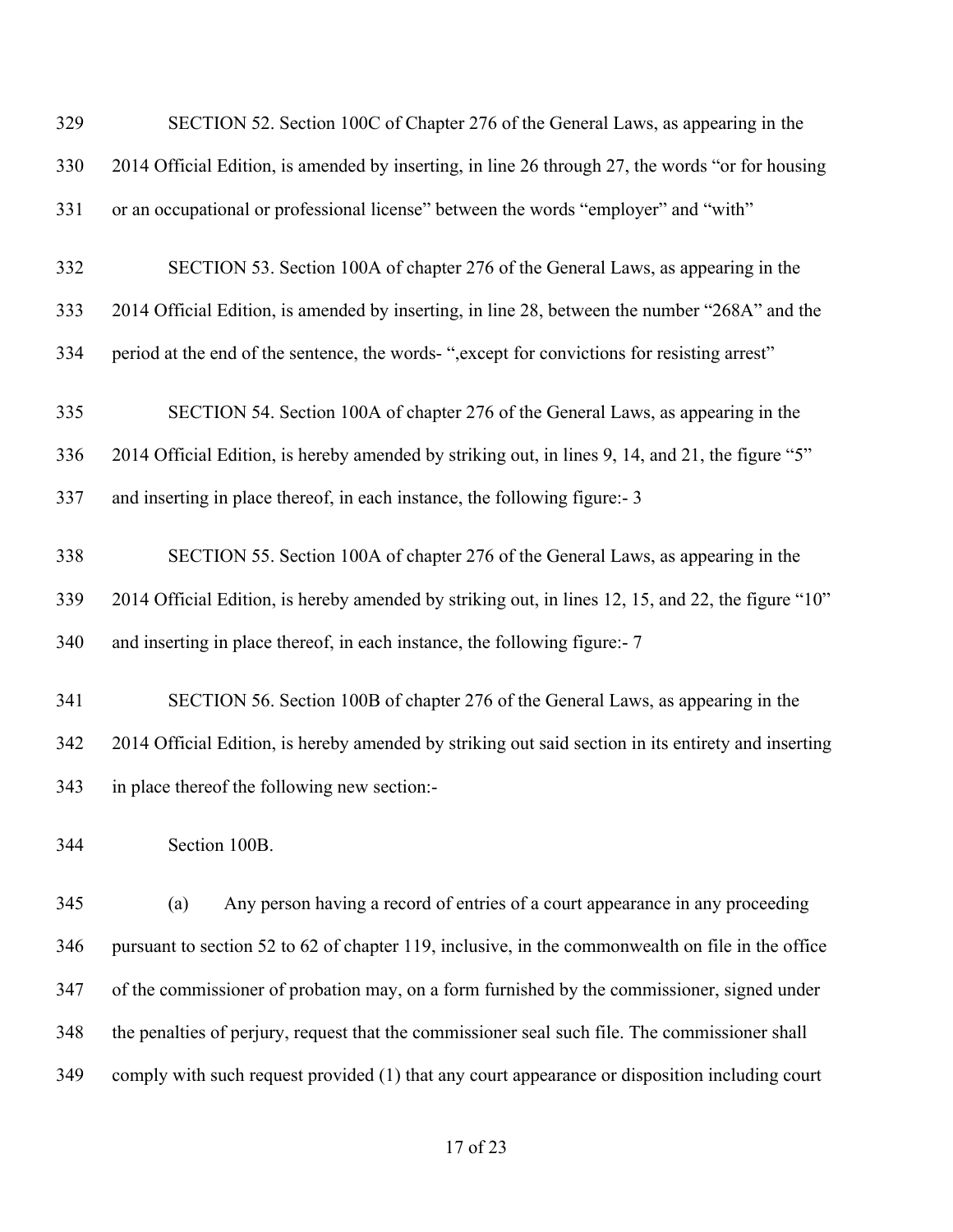supervision, probation, commitment or parole, the records for which are to be sealed, terminated not less than one year prior to said request; (2) that said person has not been adjudicated delinquent or found guilty of any criminal offense within the commonwealth in the one year preceding such request, except motor vehicle offenses in which the penalty does not exceed a fine of five-hundred and fifty dollars nor been imprisoned under sentence or committed as a delinquent within the commonwealth within the preceding one year; and (3) said form includes a statement by the petitioner that he has not been adjudicated delinquent or found guilty of any criminal offense in any other state, United States possession or in a court of federal jurisdiction, except such motor vehicle offenses as aforesaid, and has not been imprisoned under sentence or committed as a delinquent in any state or county within the preceding one year.

 (b) At the time of dismissal of a case, nolle prosequi, non-adjudication or when imposing any sentence, period of commitment or probation, or other disposition under section 58 of said chapter 119, the court shall inform all juveniles in writing of their right to seek sealing under this section, and that if the case ended in a dismissal, nolle prosequi, or without an adjudication, the court shall order sealing of the record at the time of the disposition unless the person charged with the offense objects.

 (c) When records of delinquency and youthful offender appearances and dispositions are sealed by the commissioner in his files, the commissioner shall notify forthwith the clerk and the probation officer of the courts in which the adjudications or dispositions have occurred, or other entries have been made, police department from where the charges originated and the department of youth services of such sealing, and said clerks, probation officers, police department and department of youth services likewise shall seal records of the same proceedings in their files. Sealing of records under this section shall not preclude expungement of police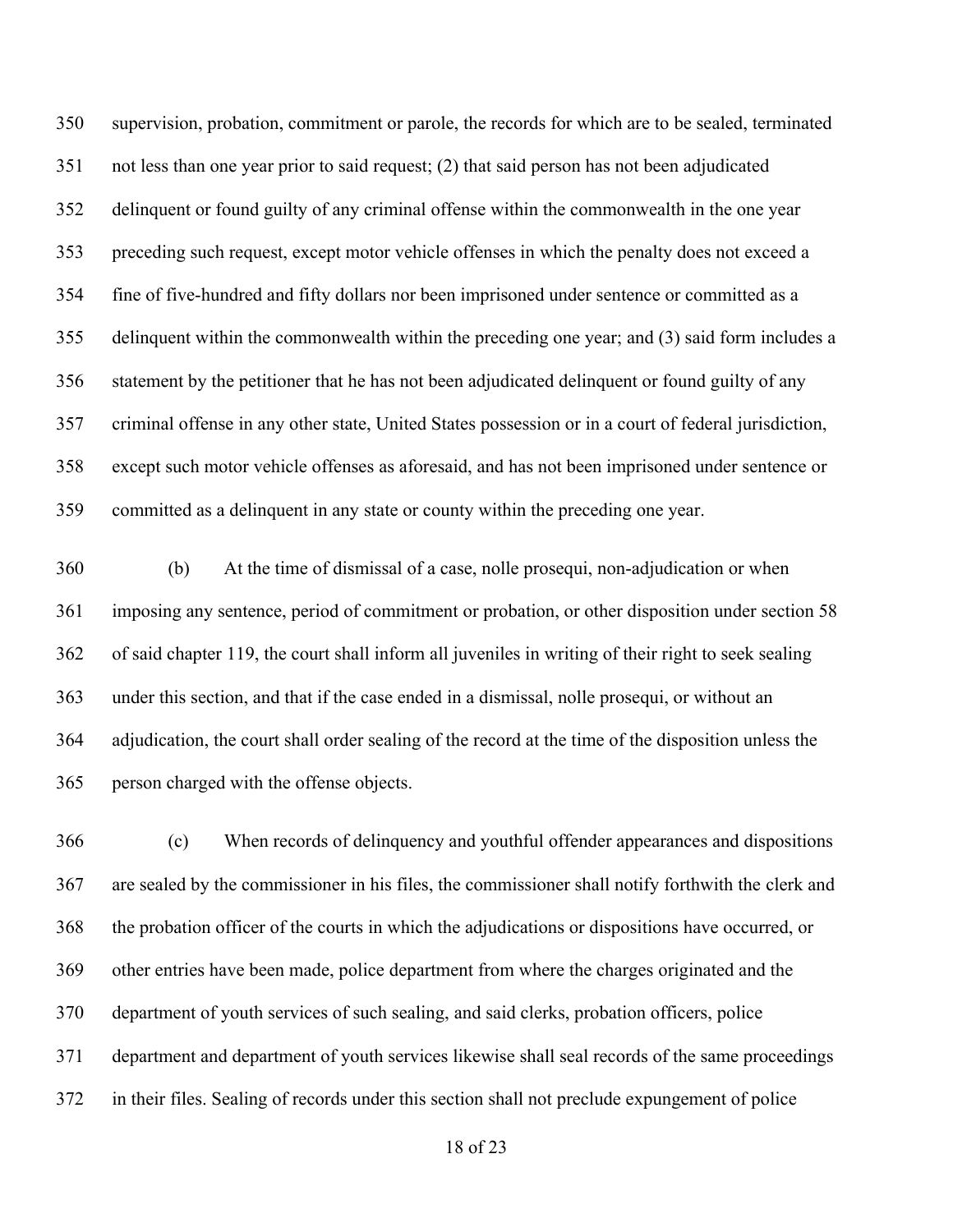records. The commissioner of probation also shall notify the State Police of such sealing and the State Police shall notify the Federal Bureau of Investigation of the sealing order and request that the FBI note that the record was sealed in its records if it has a record of the case.

 Such sealed records of a person shall not operate to disqualify a person in any future examination, appointment or application for public service under the government of the commonwealth or of any political subdivision thereof; nor shall such sealed records be admissible in evidence or used in any way in any court proceedings or hearings before any boards of commissioners, except in imposing sentence for subsequent offenses in juvenile or criminal proceedings.

 Notwithstanding any other provision to the contrary, the commissioner shall report such sealed juvenile record to inquiring police and court agencies only as ''sealed juvenile record over one year old'' and to other authorized persons who may inquire as ''no record''. The information contained in said sealed juvenile record shall be made available to a judge or probation officer who affirms that such person, whose record has been sealed, has been adjudicated a delinquent or has pleaded guilty or has been found guilty of and is awaiting sentence for a crime committed subsequent to sealing of such record. Said information shall be used only for the purpose of consideration in imposing sentence.

 SECTION 57. Chapter 276 of the General Laws, as appearing in the 2014 Official Edition, is hereby amended by inserting, after section 100D, the following sections:-

 Section 100E. After records of a criminal or juvenile appearance or disposition are sealed by the commissioner pursuant to section 100A, 100B, or 100C, the defendant may request sealing of police records related the charge or charges. Upon receipt of such a request from the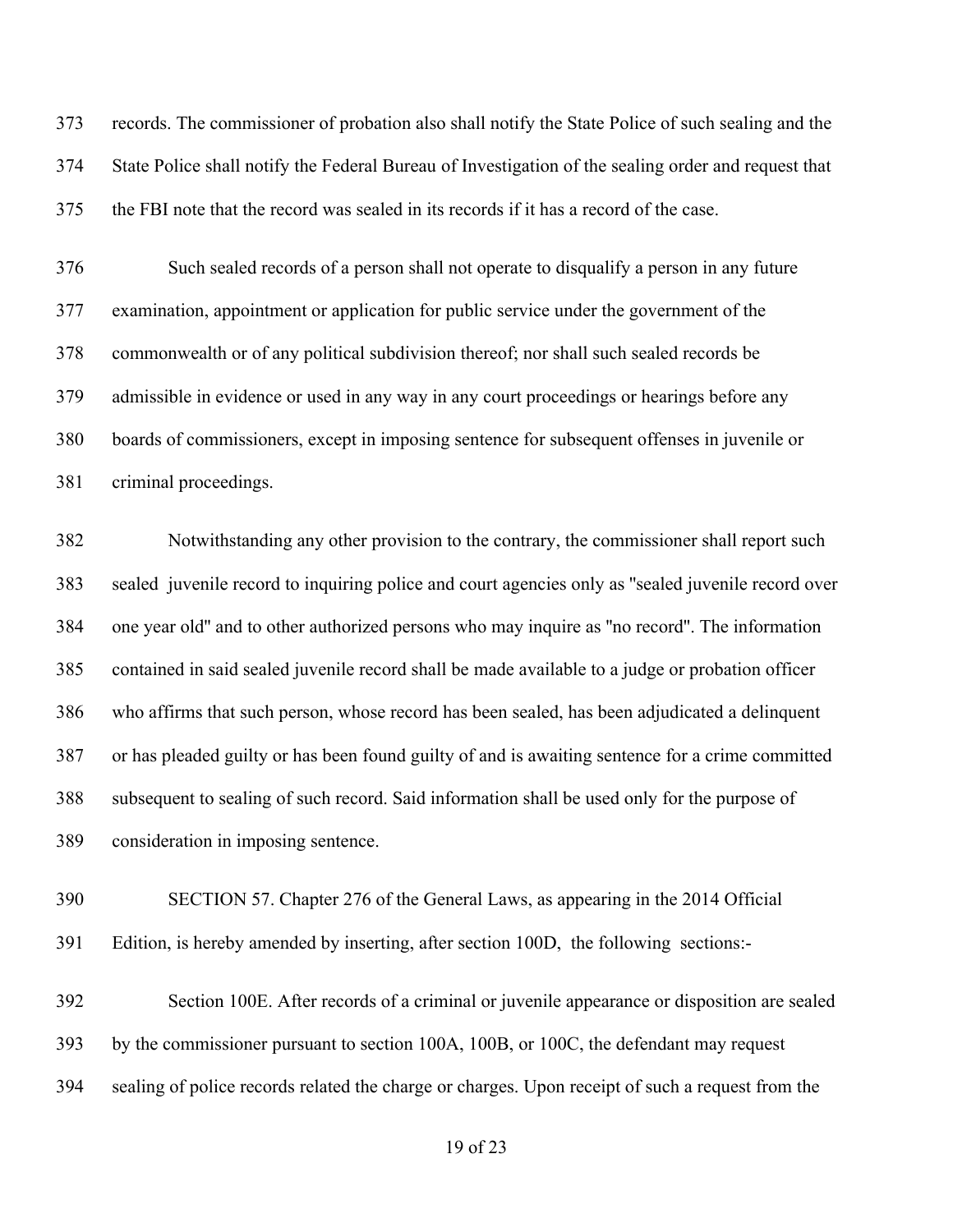defendant, the commissioner of probation shall inform, as applicable, the police department or Massachusetts state police that arrested or initiated the complaint against the defendant of the request for sealing of police records. The police department or Massachusetts State Police, as applicable, shall then seal the records related to the charge or charges including, but not limited to, arrest logs. Notwithstanding this provision, criminal justice agencies as defined in section 167 of chapter 6, shall have access to police records sealed under this section as necessary for the performance of their criminal justice duties. For purposes of this section, "sealing" shall mean to remove from public access all information that is available to or can otherwise be provided to the public upon request. Sealing of records under this section shall not preclude expungement of police records.

 Section 100F. Whenever the commissioner seals records pursuant to sections 100A, 100B or 100C, he shall forthwith notify the state police and the state police shall take action to assure that any arrest records maintained in state police, federal or interstate databases, related to the sealed criminal or delinquency appearances and dispositions are also sealed for all purposes other than criminal justice, weapons-related background checks and national security.

 Section 100G. The commissioner shall notify the state police to update the disposition of a case upon any change in its disposition and the state police shall take action to ensure that the disposition of each case is attached and included with any arrest records maintained in state police, federal or interstate databases related to the criminal or delinquency appearances and dispositions resulting from that arrest.

 SECTION 58. Chapter 276 of the General Laws, as appearing in the 2014 Official Edition, is hereby further amended by adding the following section:-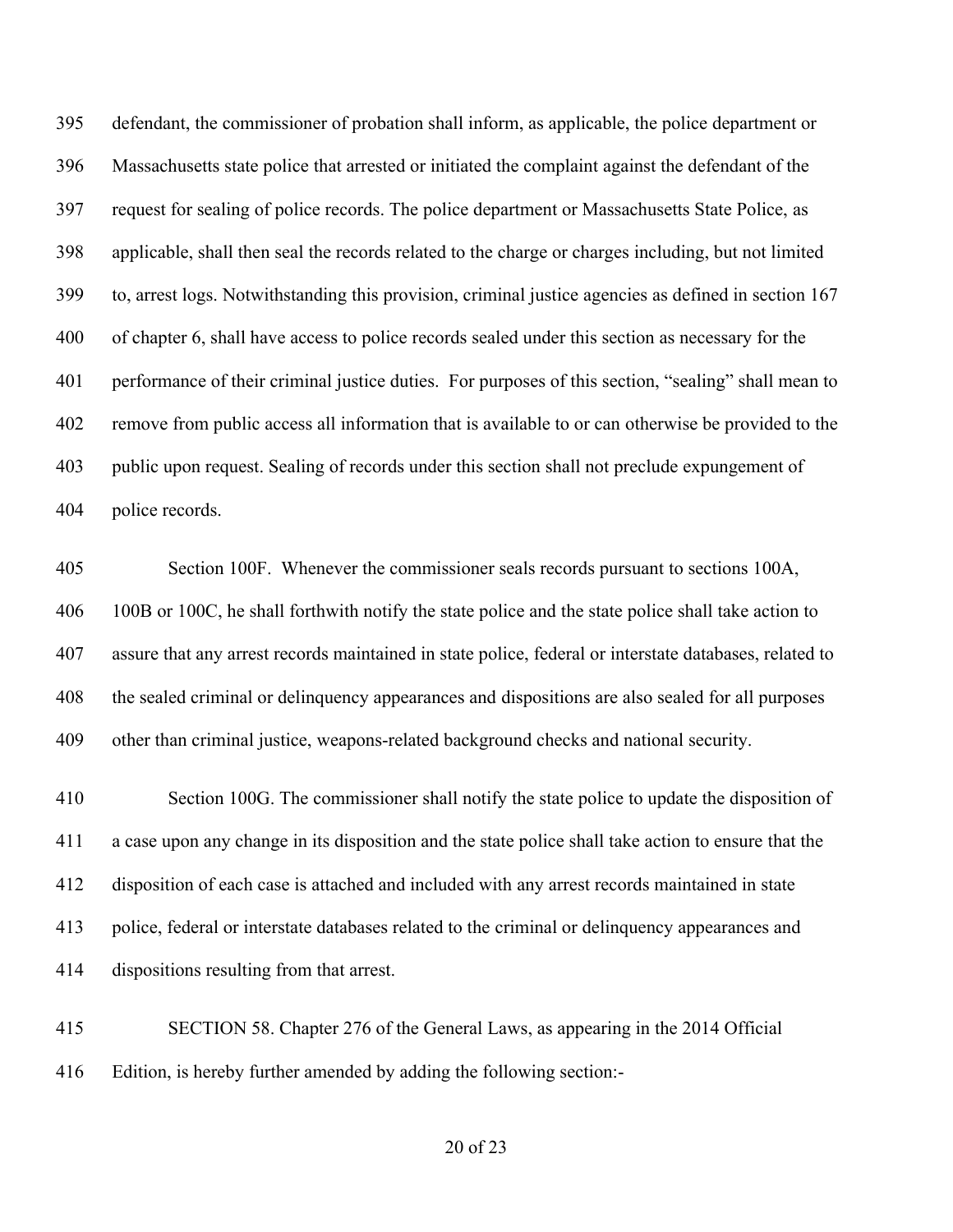Section 104: After a court appearance has reached its final disposition including termination of court supervision, probation, commitment or parole, upon motion of the defendant and after notice to the district attorney who shall be given the opportunity to be heard, a court may order expungement of all records related to the court appearance if the court determines that expungement is in the interest of justice because: (i) the complaint issued against the named defendant because of misidentification or other errors by law enforcement or court employees; (ii) the named defendant was determined to have no connection to the alleged criminal activity; (iii) the named defendant was prosecuted because another person impersonated him or her, or used his or her name when arrested by police; (iv) there was fraud on the court related to the 426 claim that the defendant committed the offense; or  $(v)$  there was lack of probable cause for initiation of the complaint or violation of a constitutional right related to initiation of the complaint. The court shall enter written findings of fact when it orders expungement of records under this section and shall immediately provide a certified copy of the order and findings of fact to the named defendant and the commissioner of probation. The commissioner of probation shall expunge said court appearance and disposition recorded in the commissioner's files and the clerk and the probation officers of the courts in which the proceedings occurred or were initiated shall expunge the records of the proceedings from their files. No individual or other entity, including but not limited to criminal justice agencies as defined under section 167 of chapter 6, shall have access to expunged criminal offender record information related to the expunged charge or charges. The court on request of the defendant shall order the expungement of records that directly pertain to expunged case that are in the care, custody, and control of any other agencies, departments, commissions, or entities, including but not limited to law enforcement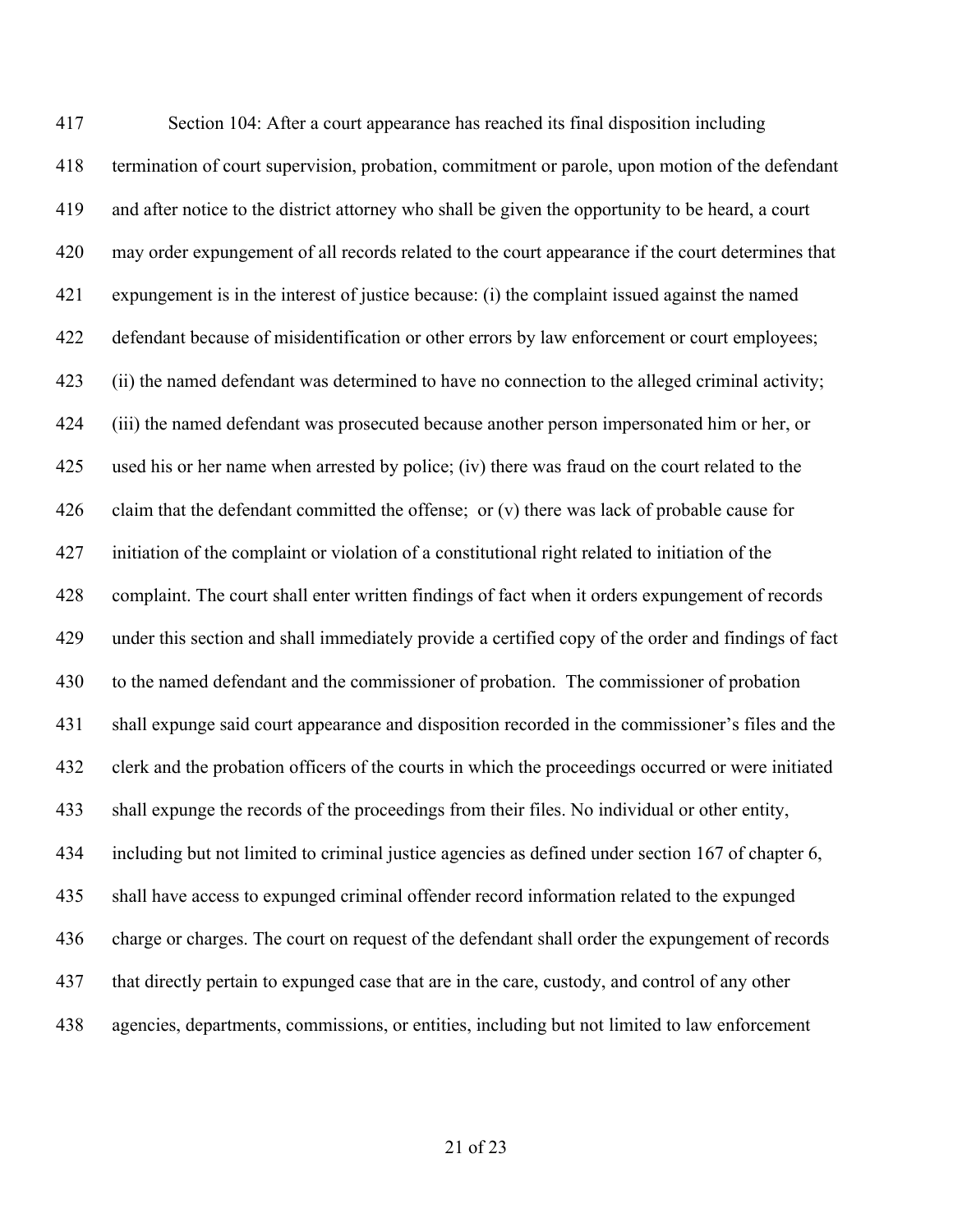agencies. Such expunged records shall include, but not be limited to, arrest and other police records and district attorney files.

 If the court orders expungement of the records, the person, when applying for employment, housing, or occupational licensing application, may answer "no record" as to any charge expunged pursuant to this section in response to an inquiry regarding prior arrests, court appearances or criminal cases. A charge that is expunged shall not operate to disqualify a person in any examination, appointment or application for public employment in the service of the commonwealth or any other political subdivision thereof, nor shall such charges and convictions be used against a person in any way in any court proceedings or hearings before any court, board or commission to which the person is a party to the proceedings. For the purpose of this chapter, the words, expunge, expunged, or expungement, shall mean permanent erasure and destruction of records.

 Upon receipt of an expungement order, the state police shall submit such order to the Interstate Identification Index and, upon confirmation that the case or cases have been expunged from said index, shall also expunge said cases from any records in its custody.

 SECTION 59. Section 1 of chapter 279 of the General Laws, as appearing in the 2014 Official Edition, is hereby amended by inserting after the fourth sentence, the following sentence:- When a person is sentenced to pay a fine of any amount, or is assessed fines, fees, costs, civil penalties, or other expenses at disposition of a case, the court shall inform that person that: (i) nonpayment of the fines, fees, costs, civil penalties, or expenses may result in commitment to a prison or place of confinement; (ii) payment must be made by a date certain; (iii) failure to appear at such date certain or failure to make the payment may result in the